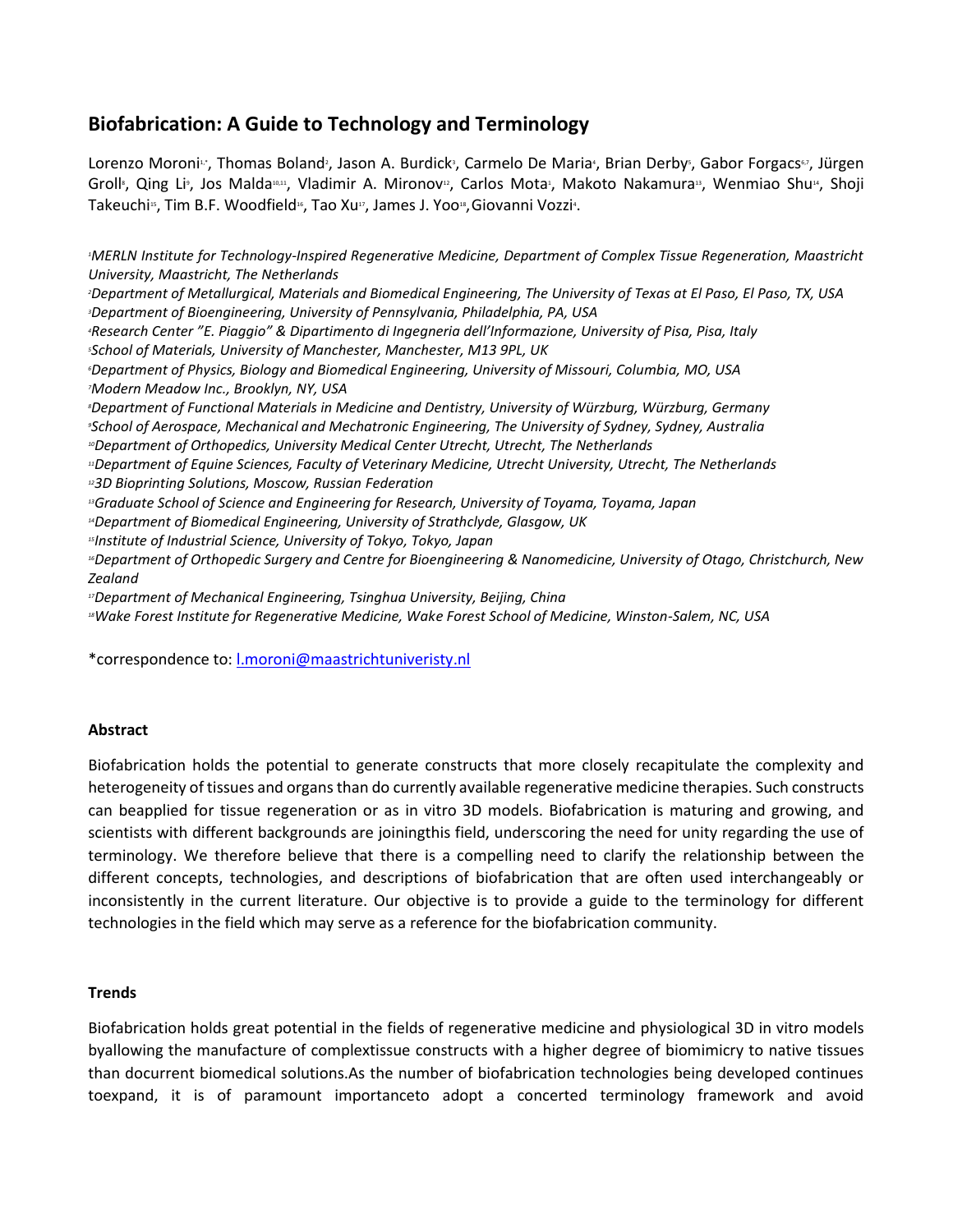generalizations.The ratio between the spatial resolu-tion and the timescale of manufacture could be considered as a reliable mea-sure to aid in the selection of an appropriate biofabrication technology for a desired application.

# **Glossary**

**Bioassembly**: the fabrication of hierarchical constructs with a prescribed 2D or 3D organization through automated assembly of preformed cell-containing fabrication units generated via cell-driven self-organization or through preparation of hybrid cell–material building blocks, typically by applying enabling technologies, including microfabricated molds or microfluidics.

**Bio-engineered structures**: biological constructs engineered by using in a predefined manner cells, biomaterials, and/or biological factors alone or in combination with eachother.

**Bioink**: formulation of material(s) and biological molecules or cells processed using bioprinting technologies.

**Biomaterial**: a material that is used as (part of) a medical device or an advanced therapy medicinal product to replace, restore, or regenerate a tissue or organ and its function.

**Bioprinting**: the use of computer-aided transfer processes for patterning and assembly of living and non-living materials with a prescribed2D or 3D organization to produce bio-engineered structures serving in regenerative medicine, pharmacokinetics, and basic cell biology studies. In this context, additive manufacturing of 3Dscaffolds able to instruct or induce the cells to develop into a tissue mimetic or tissue analog structure, for example, through distinctive cell interaction, hierarchical induction of differentiation, or functional evolution of the manufactured scaffolds falls within bioprinting.

**Cell spheroid**: a cluster of cells with a spherical shape, typically formed by allowing a cell suspension to settle into a droplet of media.

**Electrospinning**: a material processing technology that uses high electrical voltage to fabricate fine fibers from polymer solution or molten polymer. Fibers are deposited onto a collector, with a random or defined alignment.

**Fabrication rate**: the rate of fabrication of a scaffold or of a bioprinted construct using biofabrication technology. In the RTM ratio it can be calculated as the time to fabricate a  $10^6$ m<sup>3</sup>(1 cm<sup>3</sup>) cube, lying on one of its faces.

**Fused deposition modeling/3Dfiber deposition (3DF)/bioextrusion**: additive manufacturing technologies that can be used for bioprinting in which a thermoplastic material, in shape of filament or pellet, is hot-extruded and deposited to form a layer of solid material. Using a layer-by-layer approach a 3D scaffold or a 3D construct is built.

**Indirect additive manufacturing**: a biofabrication approach that uses an additive manufactured mold in which a bioink is cast, injected, or compressed.

**Ink-jet and valve-jet bioprinting**: printing systems able to bioprint constructs in a layer-by-layer manner by ejecting bioinks in the form of droplets via the nozzle head. Droplet ejection is controlled either by piezo-or thermal actuators (ink-jet), or by solenoid microvalves (valve-jet).

**Laser-assisted bioprinting (LAB)**: also known as laser-induced forward transfer (LIFT), a bioprinting technique that uses laser pulses to deposit a bioink from a donor slide onto a substrate.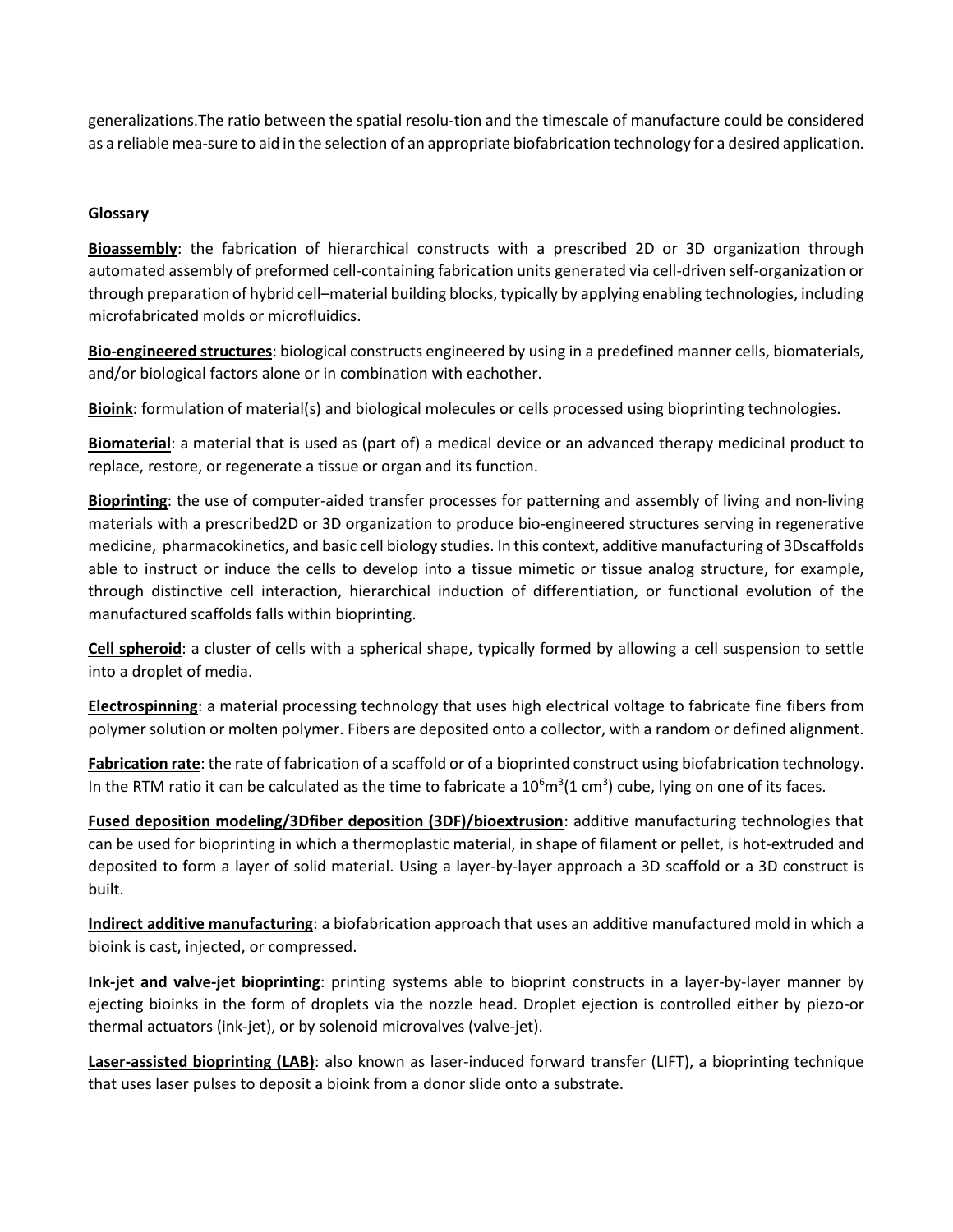**Microfluidic technology**: a technology based on geometrically constrained minute volume transport in microchannels. This technology can also be used to fabricate strands of hydrogels that are suitable as building blocks for successive assembling processes.

**Micro-masonry concept**: biofabrication approach in which microunits of cell-laden hydrogels are used as regenerative building blocks.

**Minimum feature dimension**: the smallest detail that can be fabricated using a biofabrication technology.

**3D plotting/bioplotting/roboticdispensing/extrusion bioprinting**: bioprinting technologies that dispense continuous filaments of hydrogel materials that are extruded through nozzles using a piston, a screwing system, or pneumatic pressure as the driving force.

**Pressure-assisted microsyringed eposition (PAM)/wet-spunautomated extrusion systems**: additive manufacturing technologies that can be used for bioprinting based on the extrusion of polymers dissolved in volatile solvents. The quick evaporation of the solvent slow shape retention of the 2Dpattern deposited by the 3Dmicropositioner. With a layer-by-laye rapproach a 3D scaffold can befabricated.

**3D printing**: an additive manufacturing technology that can be used for bioprinting in which a jet of binder is directed at a powder-bed to define a pattern. The solvent binds to the powder, forming a slice of solid material; subsequently a new layer of powder is laid down, and the process is repeated to build the scaffold layer-by-layer.

**Resolution/time of manufacturing(RTM) ratio**: a measure used to rank the performance of biofabrication technologies. The RTM ratio is defined as the ratio of the spatial resolution to the time required for biofabricating a bio-engineered structure; a larger RTM ratio represents a more efficient process. Selective laser ablation: an additive manufacturing technology hat can be used for bioprinting in which a solid material is ablated using a very short time-duration laser pulse. If the ablation process is conducted in all the three directions, or if laminated porous films are stacked and bonded on top of each other, a 3D structure can be created.

**Selective laser sintering (SLS)**: an additive manufacturing technology that can be used for bioprinting in which a beam of laser light is selectively directed to a powder-bed, generating local heat and forming patterns of fused material; after its solidification, a new layer of powder is laid down and the process is repeated to build the scaffold layer-by-layer.

**Stereolithography (SLA)**: an additive manufacturing technology that can be used for bioprinting in which light is used to cure a photosensitive resin. Through different irradiation approaches the various stereolithographic system suse a layer-by-layer approach: the energy delivered by the light is sufficient to solidify a particular thickness of the exposed resin and join this layer with the previous one.

**Tissue liquidity**: the notion ,introduced by Malcolm Steinberg, that tissues or multicellular aggregates composed of motile and adhesive cells have properties analogous to liquids, evidenced by the fact that irregular tissue fragments spontaneously round up into spheroids, and two fragments composed of different cell types mutually envelope each other. Such tissues can be quantified in terms of apparent tissue surface tension.

**Two-photon polymerization (2PP)**:a laser-based technique that uses anear-infrared ultrashort-pulsed laser to excite in a precise way and to confine space molecules(photoinitiators) to a two-photon state, triggering the polymerization of monomers in solution. This was the first technique that allowed the manufacturing of true 3D nano/micro-structures without supports.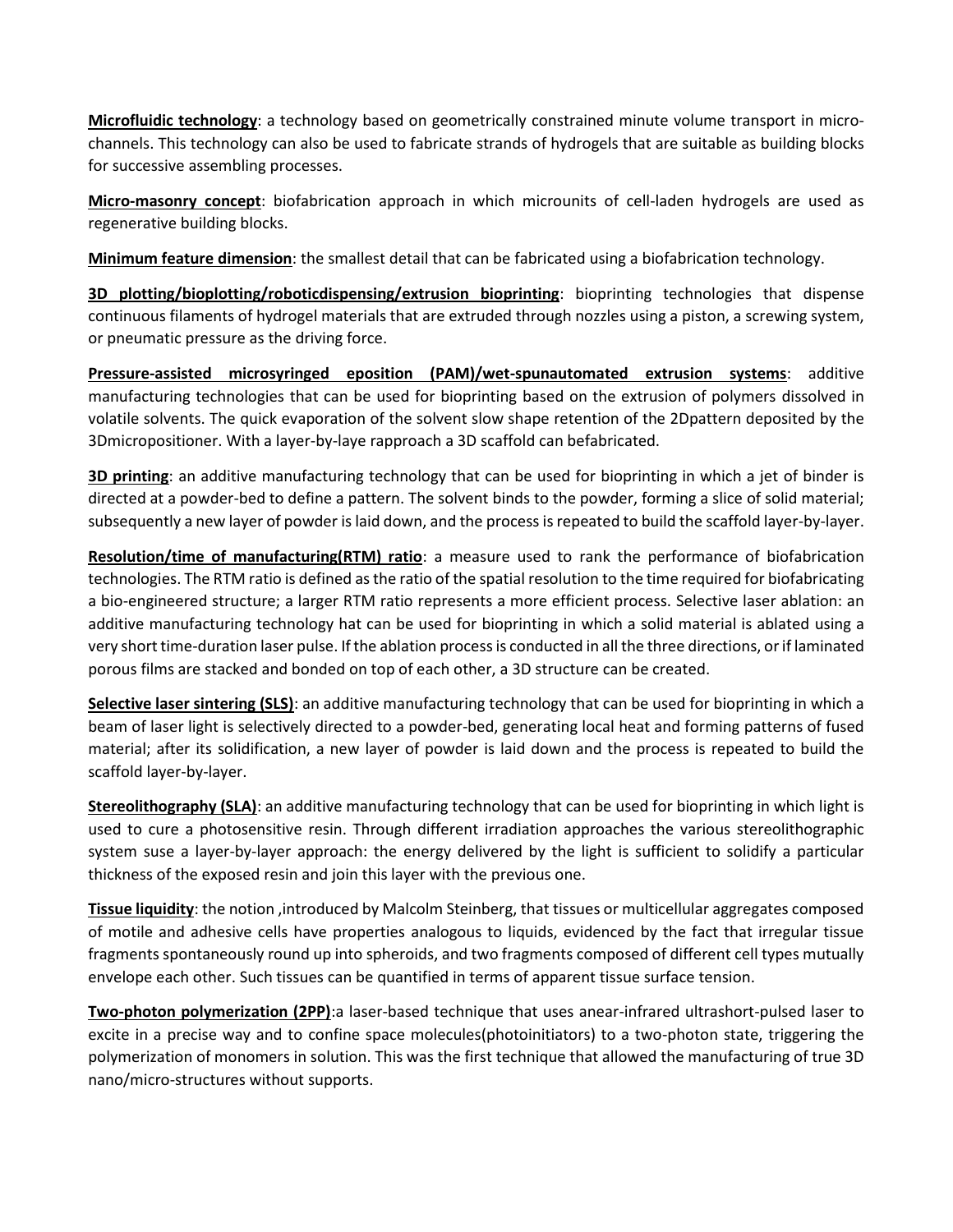#### **What Do We Mean by Biofabrication?**

By combining the principles of engineering, biology, and material science, biofabrication holds great promise to change the toolbox for many biotechnological disciplines. Recently, in the context of tissue engineering and regenerative medicine applications, the definition of biofabrication as a research field was updated as 'the automated generation of biologically functional products with structural organization from living cells, bioactive molecules, biomaterials (see Glossary), cell aggregates such as micro-tissues, or hybrid cell-material constructs, through bioprinting or bioassembly and subsequent tissue maturation processes' [1]. This definition includes the fabrication of scaffolds with hierarchical structural properties or smart-surface properties within the realm of bioprinting. It was reasoned that the design of such features would be indispensable to obtain structurally functional biological substitutes. This work pro-vided an overview of the historical evolution and broader meaning of the term, and also specified the research field with a focus on applications in tissue engineering and regenerative medicine, and proposed bioprinting and bioassembly as the two major approaches to biofabrication. Despite this definition and positioning of the field, as well as recent reviews that nicely provide a common framework to the additive manufacturing field at large [2–5], the terminology commonly used, especially in recent literature, is not clearly defined and lacks consensus. This absence of an agreed and accepted terminology can, and partially already does, lead to uncertainty or confusion in the description of new approaches and possible misunderstanding as to where a new report fits in relation to previous reports. This could impede the development of the field by making it difficult to correctly map progress in the science and technology of biofabrication. We intend here to follow-up from our previous review updating the definition of biofabrication for tissue engineering and regenerative medicine applications [1]. We aim to set an overarching terminology framework by clarifying the technologies used within biofabrication strategies, as well as rationalizing appropriate terminologies, as an integral basis for communication in all the different application fields of biofabrication. We therefore feel that a brief review of classical and novel biofabrication approaches, with the aim to point out the differences among them and the limitations that must still be overcome, is timely. A Glossary of the main different terminologies clarified in this article is also provided in this article. We also point out potential future research directions where we believe biofabrication may have a major impact, with the objective to collaborate with industry to bring biofabrication strategies to the clinic in a more efficient and consensual manner, and to collectively overcome future regulatory and ethical challenges.

### **Technologies Used for Biofabrication**

As previously indicated, biofabrication strategies employed for tissue engineering and regenerative medicine can be identified as either bioprinting or bioassembly. To further classify the various technologies used for these strategies in terms of efficiency of fabrication, we introduce the spatial resolution/time for manufacturing (RTM) ratio as a quantitative characterization of the process underlying a specific technology, considering the ability to produce scaffolds with fine details in a short time as a measure of merit. The RTM ratio is defined as:

$$
RTM = \frac{Spatial\ Resolution}{Time\ for\ Manufacturing} = RP = \frac{1}{d} \frac{V}{t}
$$

Here, R is the best spatial resolution that can be achieved within the technology, and P is the delivery rate of the material being printed or assembled. R is expressed as the inverse of the minimum feature dimension, d: d is measured in m, thus R is measured in 1/m; P is expressed as the volume, V, of material (measured in m3) delivered per unit of time, t (in minutes). As a consequence, the physical dimensions of the RTM ratio are squarelength/time. In the biofabrication field, the order of magnitude of R and P are 1/mm and mm3/minute res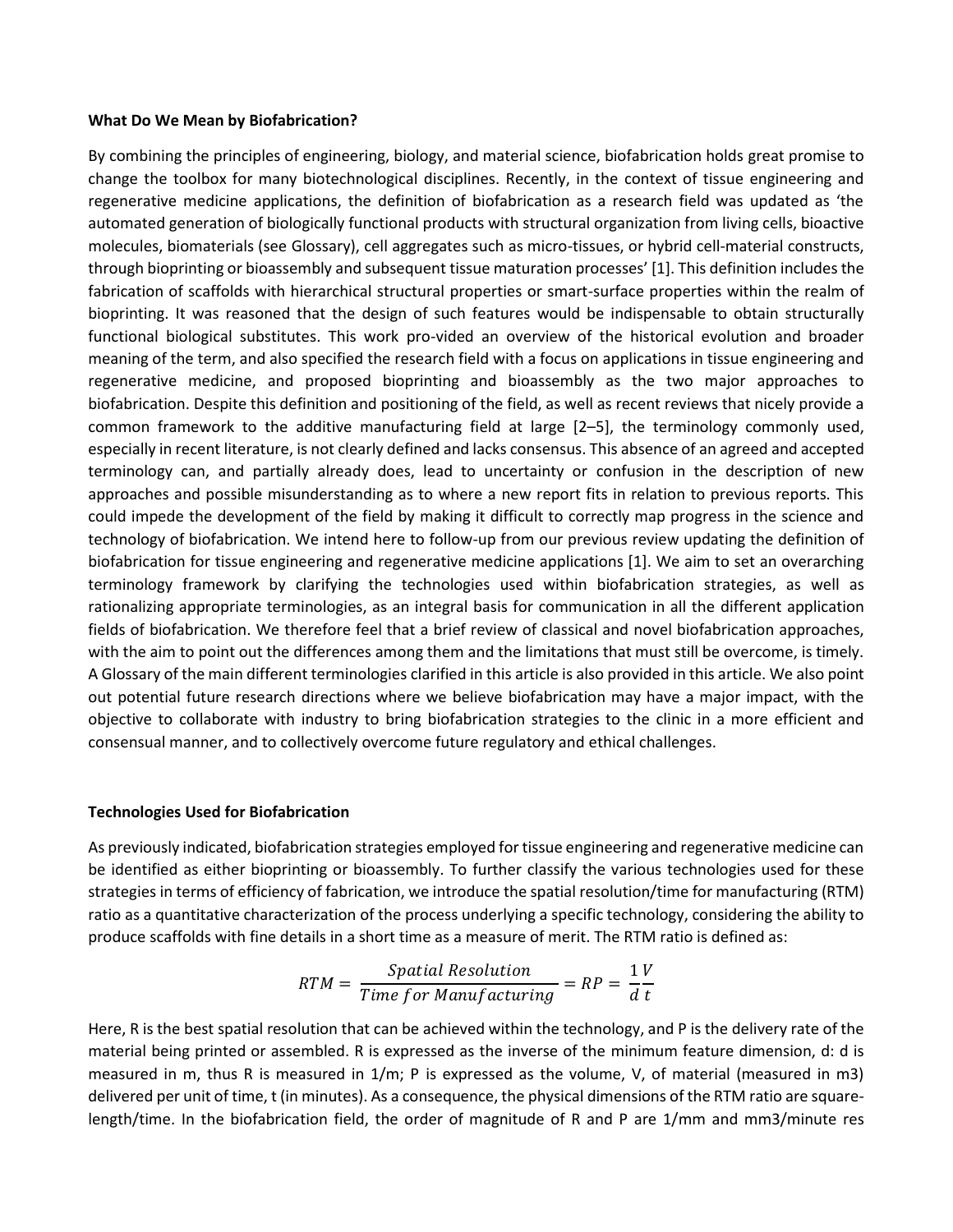pectively: hence, the RTM ratio must be expressed in 10

3m2/minute for an easier comparison between different technologies. Note that, for each specific technology, R and P may vary, depending on the material delivered, as well as on the geometry of the scaffold and on its placement in the building chamber.

In the following sections, standard operating procedures are considered (such as commonly used materials, average printing parameters, single or multiple material deposition head) for building a 1 cm3cube of material (V = 10 6m3), lying on one of its faces. Table 1 lists the average RTM ratios for the biofabrication technologies that will be considered in the present work. Figure 1 (Key Figure) gives a graphical representation of the distribution of the various biofabrication technologies in the parameter space with axes of minimum feature dimension d and delivery rate P: as explained above R and P may vary for each technology (represented by circles). In Figure 1 the contour lines of the RTM function are also plotted: technologies along the same contour line have the same RTM ratio. Generally speaking, the higher the value of the RTM ratio, the more efficient the process. Most technologies are placed along the diagonal of the 'd-P' parameter space, indicating that higher delivery rates result in lower resolution, and fabricating fine details is in contrast with fast manufacturing. We briefly here outline the most common technologies to illustrate and illuminate their differences, advantages, and limitations.

The most commonly used technologies in biofabrication with a major and active role of biomaterials in the printing process comprise (i) 3D printing; (ii) light-based technologies such as selective laser sintering (SLS), selective laser ablation, stereolithography (SLA),and two-photon polymerization (2PP); (iii) fused deposition modeling (FDM)/3Dfiber deposition (3DF)/bioextrusion; (iv) wet-spun automated extrusion systems;(v) 3D plotting/bioplotting/robotic dispensing/extrusion bioprinting; (vi) ink-jet and valve-jet bioprinting; and (vii) electrospinning (Figure 2). Most of these technologies were originally developed as additive manufacturing technologies for rapid prototyping, but are included as biofabrication strategies when used for biomedical applications.

## **3D Printing**

With 3D printing, a jet of binder is directed at a powder bed to define a pattern controlled by computer-aided design/computer-aided manufacturing (CAD/CAM) software. The solvent binds the powder, thus forming a slice of solid material; subsequently a new layer of powder is laid down and the process is repeated to build the scaffold layer-by-layer [6,7]. The unbound powder acts as a support for the object during building, allowing the easy fabrication of re-entrant and hollow objects. It can be difficult to remove excess unbound grains and remnants ofused solvents/binder. In this respect, it is important to highlight that the term 3D printing should only refer to this specific additive manufacturing technology. This technology allows the fabrication of structures with a lateral resolution controlled by a combination of the powder particle size and the volume that the solvent penetrates by capillary action. Current commercial systems have a feature resolution around 300 mm, which is suboptimal if precise control of cell positioning is required after scaffold fabrication. Its RTM ratio is about 0.1  $10<sup>3</sup>m<sup>2</sup>/$ minute, and is thus at the medium level of manufacturing efficiency.

# **Light-Based Technologies**

SLS uses a laser where the beam of light is selectively directed to a powder bed, generating local heat and forming patterns of fused material; after its solidification, a new layer of powder is laid down and the process is repeated to build the scaffold layer-by-layer. A variety of thermoplastic polymers [8], metals (in this case SLS is called 'selective laser melting'), ceramics, or mixtures of polymer-ceramic [9] and polymer-encapsulated ceramic [10] can be used, but the required high temperatures limit the utility of SLS for biofabrication processes. The source materials that are normally used require extra processing to obtain these in powder form with precise and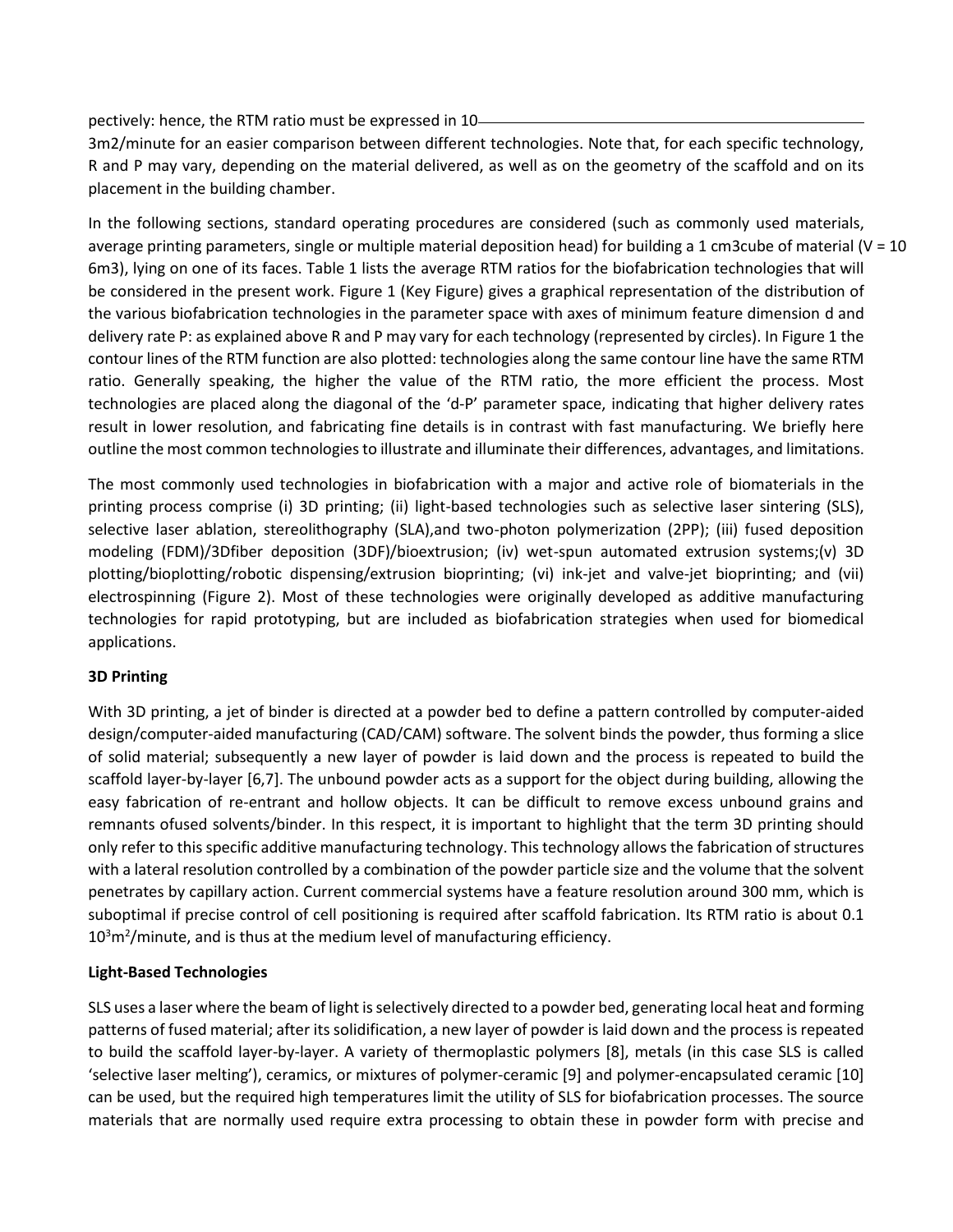narrow size granulometry. Selective laser ablation works in the opposite way by ablating a solid material using a very short duration laser pulse [11,12]. If the ablation process is conducted in all of the three directions, or if laminated porous films are stacked and bonded on top of each other, a 3D structure can be created. These techniques have proved useful for the fabrication of improved tissue constructs upon seeding the scaffold with cells [13–15]. These technologies do not allow the direct incorporation of pharmaceuticals, biomacromolecules (proteins, growth factors), or cells into the scaffold. Thus, they could be considered as biofabrication technologies only when the fabricated scaffolds are designed following hierarchical or smart principles to influence cell activity and achieve functional biological constructs, as previously discussed [1]. In these methods the resolution of the printed pattern depends on the laser spot size, the thermal conductivity, the surface tension, the absorption of the raw materials, and grain size. Owing to heat conduction, resolution is inevitably larger than the spot size. The RTM ratio is  $\sim$ 1 x 10<sup>3</sup>m<sup>2</sup>/minute for both technologies, which means that these techniques are fast even if the resolution is comparable to that of other methods A promising modification of SLS that can release active compounds (e.g., ribonuclease, an exceptionally stable enzyme) is surface selective laser sintering (SSLS) [16], which uses an infrared laser to sinter powder substrates. In this case the radiation is not absorbed by the polymer particles but by carbon microparticles spread on the surface of the polymer particles. However, owing to several challenges, such as the use of carbon microparticles without a proven track record of biocompatibility, the processing of polymers into powder, and the lack of extensive studies with unstable biologically active compounds, this technology is not yet ready for the clinic. SLA, in which light is used to solidify a photosensitive resin, has been typically used to produce a negative replica that is filled with ceramic or metallic slurries, and is subsequently removed by sintering at high temperatures [17]. Biocompatible and biodegradable photosensitive polymersthat can be used in SLA to directly fabricate 3D scaffolds are also being developed and investigated. A few newly developed photosensitive resins are starting to appear in the biomaterials field for this purpose, and these have also opened the possibility to use a light projection system instead of a laser source (known as digital light processing, DLPTM) [18,19]. Some of these also comprise hydrogel formulations, which would then allow the incorporation of cells into the biofabrication process. Despite enhanced resolution (20–40 mm) with SLA, the biocompatibility of these photopolymers and of the photoinitiators used for their cross-linking remains to be fully validated. Incorporation of any biological material, including cells, depends on their sensitivity to the light source used [20]. In addition, this method is limited to a cell type that could be incorporated into a hydrogel. Using data in the literature, an RTM ratio of about  $0.5 - 10<sup>3</sup>m<sup>2</sup>/minute$  can be estimated for SLA, which places this method among the more efficient techniques. In case of DLP, the RTM ratio can be increased to 2 x10<sup>3</sup>m<sup>2</sup>/minute by parallelization of the light beam. An improvement of SLA with respect to spatial resolution is two-photon polymerization (2PP), where a spatially and temporally confined laser beam polymerizes a photosensitive resin [21,22]. The resolution of this technology can reach the sub-micron scale. Although new photocurable biomaterials with satisfactory biocompatibility are being developed, and the speed of this fabrication process has improved, further progress in both materials development and fabrication rate is needed. The RTM ratio is 0.05 - 10<sup>3</sup>m<sup>2</sup>/minute, which means that 2PP has a very high resolution despite taking a longtime to manufacture large structures.

## **Fused Deposition Modeling**

FDM has been extensively used to fabricate custom-made scaffolds and to modulate their mechanical properties for tissue engineering applications, with encouraging results [23–25]. In FDM, molten thermoplastic polymers are extruded into filaments. These filaments are deposited to form a layer, and a 3D scaffold is built layer-bylayer. The entire process is controlled by a CAD design. Several biocompatible thermoplastics have been developed and processed with this technique. However, the majority of published work to date has used polycaprolactone as the polymer of choice because of its relatively low melting temperature and its commercial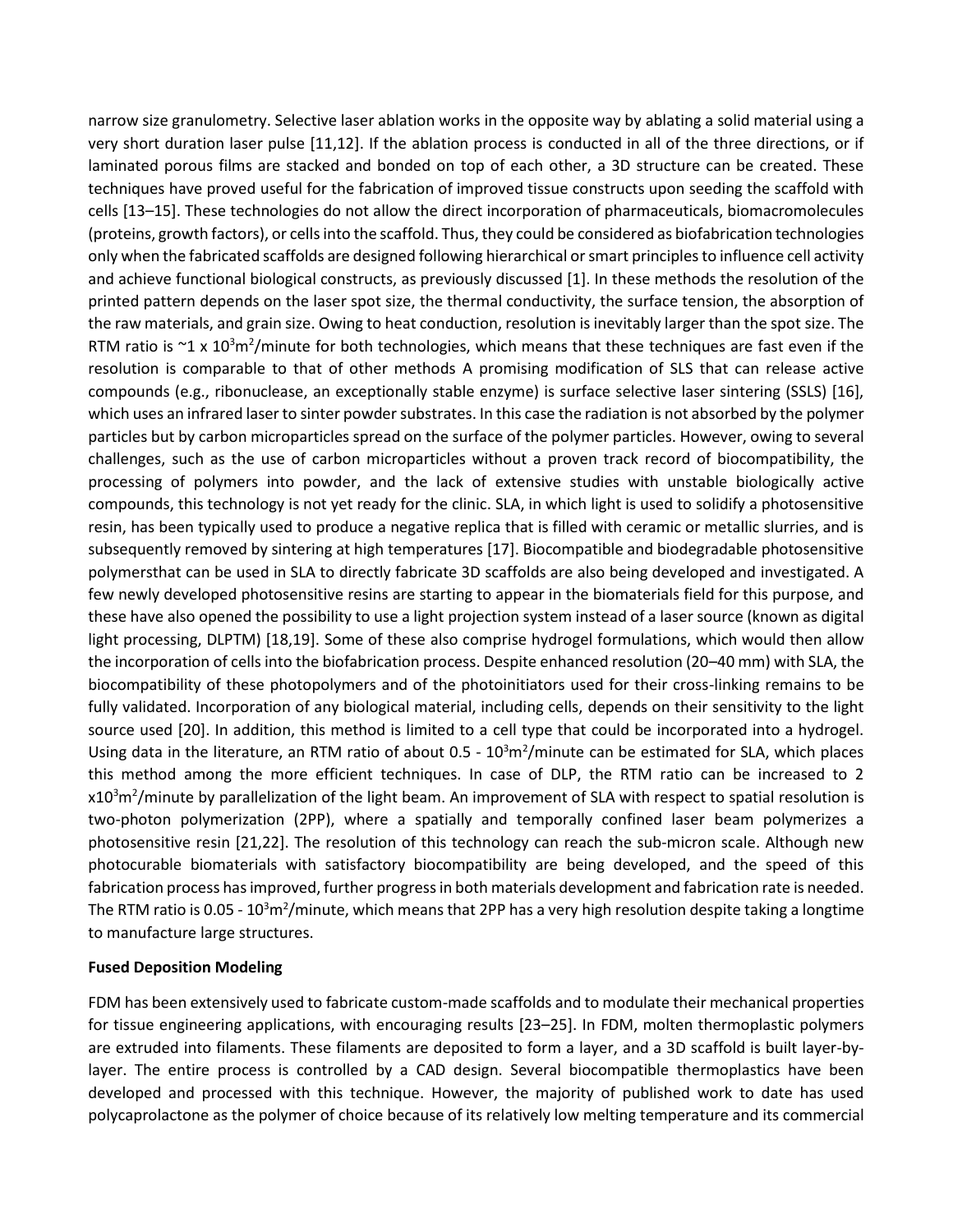availability in medical grades. Many other extrusion-based tools inspired by FDM have been developed to fabricate 3D scaffolds. These also comprise multi-dispensing systems, such as3D fiber deposition (3DF) and bioextrusion, that allow the deposition of different materials and at the same time produce constructs with locally differing physicochemical properties [4,23,26]. The main difference between FDM on the one hand, and 3DF and bioextrusion on the other, is that in 3DF and bioextrusion the biomaterials are loaded into a cartridge as pellets or particles instead of being extruded in a filament form. This approach has the advantage of expanding the palette of biomaterials that can be used compared to FDM. An associated disadvantage of 3DFand bioextrusion is higher susceptibility to thermal degradation owing to the long residence times of the raw material at high temperatures. Although FDM, 3DF, and bioextrusion techniques have considerably improved the quality of tissue engineered constructs with respect totheir functional performance [25,27–29], the high temperatures involved during the fabricationof molten polymers may limit the direct incorporation of biological factors by this technique. A solution could be envisaged if not only metallic [30] or ceramic pastes [31] are employed, but also polymeric pastes that can be processed at room temperature. Alternatively, surfacemodification techniques could be used to functionalize the fibers and allow grafting of bioactive agents at specific sites [32]. In addition, hydrogels that encapsulate biological components could be deposited together with thermoplastic materials, thereby circumventing the limitations [33,34] imposed by the high temperatures. FDM, 3DF, and bioextrusion have the highest RTM ratio of most of all methods, around 1 10-

3m2/minute. Because the post-processing phase is practically nonexistent, there is a limited need for intervening layers or binders and solvents to remove excess material, as with most other techniques.

**Pressure-assisted microsyringe deposition (PAM)/wet-spun automated extrusionsystems** have been developed to solve the disadvantages associated with high temperatures in FDM, at the same time achieving scaffolds with a higher fiber resolution (80 mm for FDM vs10 mm for PAM) [35,36]. PAM is part of the PAM2 system in which several working modules can be mounted in parallel on a robotic micropositioner to allow simultaneous processing of synthetic and natural polymer solutions as well as living cell suspensions [36,37]. The main drawback of wet-spun extrusion-based technologies is the low vertical dimension (when high resolution is sought), resulting in a medium RTM ratio of 0.5 10

3m2/minute. This implies that thick constructs take more time to be fabricated than with other extrusion technologies. Recent progress by Lewis and colleagues might, however, solve such limitations by fabricating arrays of nozzles that can deposit multiple filaments at the same time [38].The major limitation of most scaffold fabrication processes reported in the literature is that each technique is applicable only in particular conditions (e.g., rheology, pressure, temperature, voltage) that restrict the choice of materials. Hydrogels composed of natural polymers (e.g., collagen, gelatin, hyaluronic acid), either in combination with additional biological factors used alone, are intrinsically biocompatible and biodegradable, and possess biological cues[39]. However, these natural-polymer hydrogels are difficult to process with the techniques discussed so far. As an alternative, scaffolds made of natural biomaterials can be produced by indirect fabrication techniques (e.g., casting a biomaterial into a sacrificial mould formed by additive manufacturing processes). Indirect methods to produce additive manufactured scaffolds have emerged in several different approaches, with promising results [40]. The development of an alkali-soluble photopolymer allowed the use of indirect additive manufacturing with hydrogels [41]. In particular, gelatin and collagen scaffolds could be produced by applying indirect SLA manufactured moulds with high resolution and a minimum pore or strut size on the scale of several tens of micrometers [42,43]. Indirect methods could be also combined with conventional techniques, such as salt leaching and phase inversion, to fabricate dual-pores caffolds [44,45]. Some drawbacks still exist with indirect approaches, including the poor resolution of the additive manufacturing techniques, the casting procedure, and the extraction methods. For these reasons the RTM ratio is 0.03  $10^3$ m<sup>2</sup>/minute.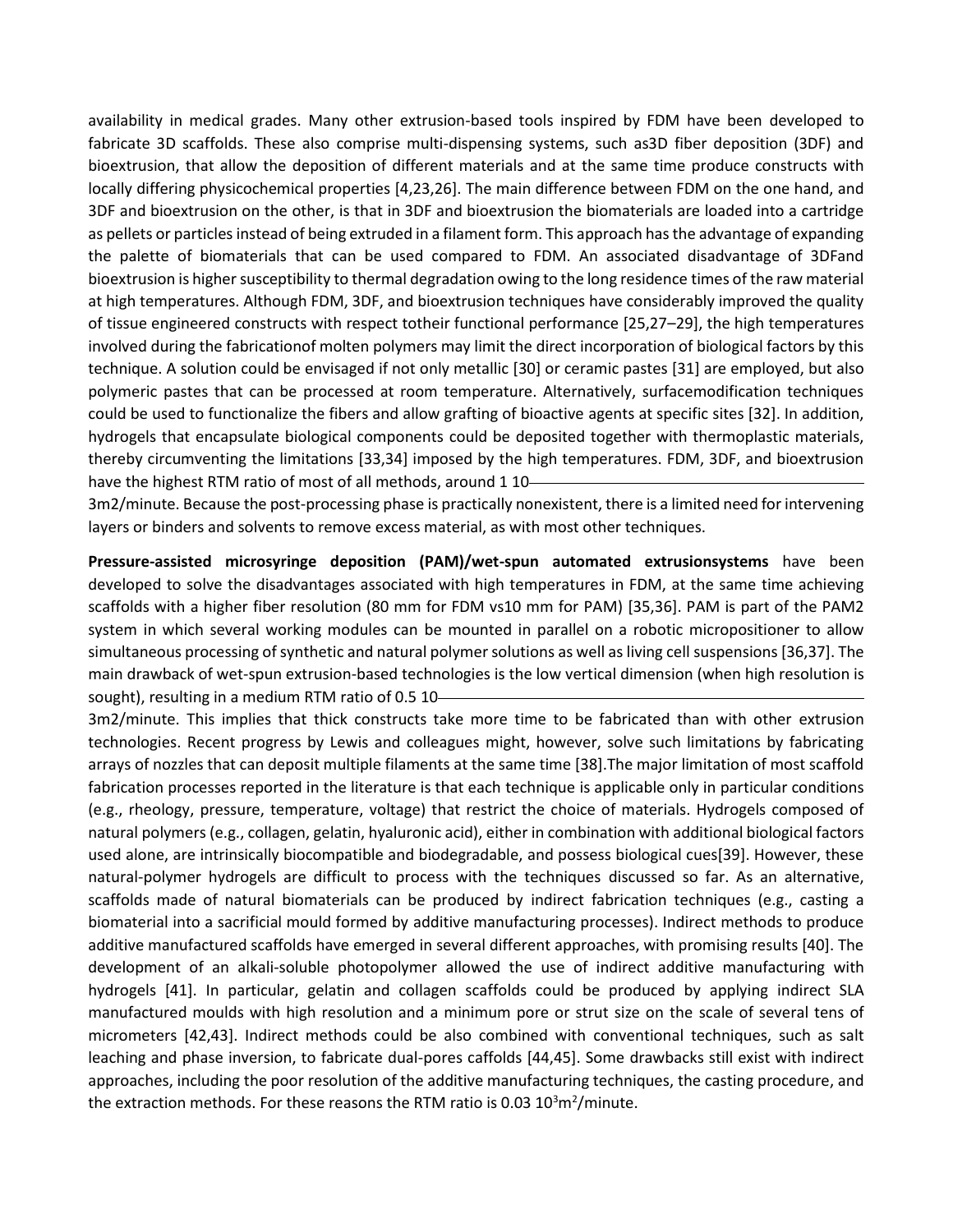### **Bioplotting and Ink-Jet Bioprinting**

Whereas all of the above-mentioned methods have demonstrated different degrees of success in fabricating 3D scaffolds to accommodate cells that can develop into tissues or proto-tissue structures, most are incapable of simultaneously depositing biomaterials and cells. Therefore, cells need to be separately seeded into the scaffolds produced by these techniques. This limits the flexibility to mimic cell distributions in native tissues, particularly when strategies for the regeneration of multiple tissue interfaces or organs are to be developed. Three main sets of technologies have demonstrated the ability to incorporate cells during the process of additive manufacturing into a biomaterial carrier: 3D plotting (also known as bioplotting and extrusion bioprinting), ink-jet bioprinting, and valve-jet bioprinting. In bioplotting, the cells are typically encapsulated into a hydrogel carrier biomaterial and extruded by the application of pressure, similarly to wet-spun extrusion based technologies [46–48]. This technique allows the deposition of different cell types in different hydrogel formulations, but is still limited in terms of speed of production and fabrication of constructs with a complex shape, mostly because of the lack of optimal hydrogel carriers (also called bioinks). The technique also has some limitations if a stable structure is to be formed. For example, it may be necessary to use a plotting bath containing a fluid of matching density and viscosity to the extruded material to prevent sagging or deformation of the construct immediately after extrusion, or alternatively to use a hydrogel with sufficient viscosity to self-sustain its own weight after processing. An additional approach that has emerged is the extrusion of material into 3D space of another material, in contrast to building a structure from a surface [49–51]. This has been most commonly performed with hydrogels (e.g., continuous or colloidal suspensions) where the material displaces as another material is extruded into it, and has been used to print suspended objects or open-channel structures with the use of sacrificial materials. In ink-jet bioprinting, cells encapsulated into hydrogel carriers are dispensed in droplet fashion .By ink-jet bioprinting it is possible to exquisitely control the number of cells per deposited droplet, thus resulting in a finer control over cell distribution in the fabricated constructs [52,53].The development of optimal hydrogels as bioinks for both bioplotting and ink-jet bioprinting remains a challenge, and the fluid requirements for both methods are very different in terms of fluid viscosity and surface tension [54]. The RTM ratio is 0.5 -  $10^3$ m<sup>2</sup>/minute for bioplotting as a consequence of rapid scaffold production but low resolution, and 0.1 -10<sup>3</sup>m<sup>2</sup>/minute for ink-jet bioprinting due to high resolution but also high fabrication time per unit volume. In both technologies the presence of living cells in the bioink limits the RTM ratio: higher extrusion flow and smaller nozzles can induce damage due to shear stress on cell membranes [46–53]. Similar to the ink-jet technique, valvejet bioprinting is a non-contact, droplet-based method where cells are printed with or without hydrogel carriers [55]. The actuation mechanism for the valve-jet is based on pneumatic pressure, and the ejection of droplets is controlled by solenoid microvalves instead of by piezo- or thermal actuators as in ink-jet printing [56]. Currently, the printing resolution (e.g., nanoliter droplet) and throughput (e.g., 1–1000 Hz) of valve-jet bio-printing lie between bioplotting and ink-jet bioprinting, as does the printable fluid viscosity range (up to 100 Pa.s). Because the technology is not limited by the nozzle size (as with ink-jet printing), shear stress can be minimized and therefore the technology is amenable to print delicate human pluripotent stem cells [57]. The RTM ratio is therefore  $0.3 \times 10^3$ m<sup>2</sup>/minute for valve-jet bioprinting.

## **Electrospinning**

A further promising technique for scaffold fabrication is electrospinning. This technique pro-duces fiber meshes with physical features mimicking those of the native extracellular matrix (ECM). The fiber meshes are created by passing a biomaterial solution through a high-voltage electric field near the deposition nozzle. At a defined voltage threshold, which is specific for adefined biomaterial solution, the surface tension of the biomaterial solution is overcome by the applied electric field, resulting in the formation of an electrohydrodynamic Taylor cone from which fibers are spun and collected on a grounded target plate [58,59]. Despite being a relatively old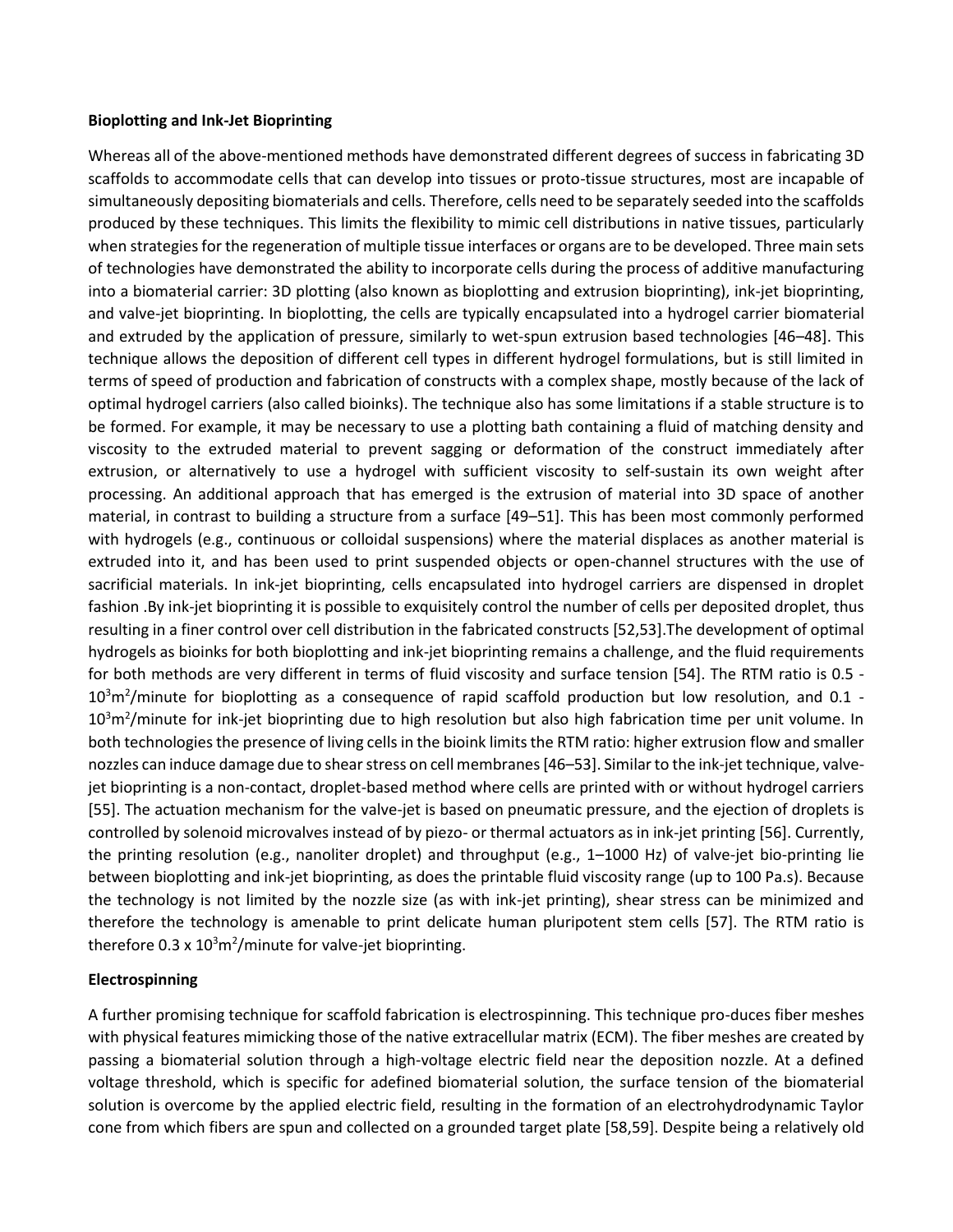technology, originally developed for textile fiber production, this technique is now widely used by the tissue engineering and regenerative medicine community because of the wide range of materials available for the technique and the methods of fiber collection that allow an expansive spectrum of structures and shapes to be fabricated [60,61]. An important recent development in the field of electrospinning is the possibility to control the deposition of fibers at the scale of a single fiber. This has been achieved by the so-called near-field electrospinning technique for biomaterials in solution and by melt electrospinning writing for molten polymers [62]. Together they constitute a method of electrohydrodynamic writing in which predictable fiber paths are used to direct-write small-diameter fibers onto a translating collector. This new electrospinning modality can potentially be used to create scaffold structures that can better mimic the native ECM not only by the physical dimensions of the constituent fibers but also in terms of structural organization. Although cells have been shown to maintain their viability after electrospinning [63,64], reports describing the possibility of electrospinning cellladen hydrogels are still limited [65,66]. The RTM ratio of this technique is currently around 0.1 x 10<sup>3</sup>m<sup>2</sup>/minute. In addition to the techniques listed so far, several alternative biofabrication strategies that use biomaterials only to provide structural integrity have been developed (Figure 3). The first examples of these strategies were provided by the work of Forgacs and coworkers who dispensed cell spheroids and cylinders into a hydrogel bed using special-purpose extrusion bioprinters [67–69]. The hydrogel is used as a support, while a tissue-like structure forms by exploiting the biophysical principles of tissue liquidity that governs the fusion of adjacent cell aggregates. In this manner, branched vascular networks [67,70], nerve grafts [68,71], and other tissue modules [69] have been successfully fabricated. Additional applications of this technology resulted in commercial products in the form of architecturally and functionally correct human tissue constructs for drug toxicology essays [72]. The principal limitations of this approach are (i) the relatively slow fusion of the cell aggregates, which takes typically at least24–48 h depending on the cells used, and may lead to a somewhat inhomogeneous construct;(ii) low spatial resolution owing to the use of micropipettes of relatively large diameter (300 or500 mm) for the preparation and deposition of gels and cells; and (iii) the limited diffusion ofnutrients when large constructs are fabricated. Owing to these limitations and to the low resolution of this method, its RTM ratio is less than 0.001 10

3m2/minute. A similar technology was developed by Nakayama and coworkers who used an in genious skewering system [73,74] wherein the cell spheroids are placed on fine metallic needles (i.e.,skewers), geometrically positioned as to be consistent with the shape of the desired organ structure (e.g., tubular construct; Figure 4). The novelty in this technology is that the needles prevent the otherwise unavoidable shrinking of the construct upon fusion of the spheroids (at least in one direction). Others have used a tangrambased concept in which different cellular shapes were left to fuse with each other and self-assemble into a macroscopic tissue construc t[75–77]. Achieving fully vascularized large constructs with these tissue liquiditybased strategies is still an open challenge. Owing to the long aggregation time of the cell aggregates, the RTM ratio is slow, less than 0.001 10

3m2/minute. Another approach developed originally by Chrisey and colleagues [78], later further adopted by Guillemot and colleagues [79], is based on laser-assisted bioprinting (LAB). This technique as also been known as laser-induced forward transfer (LIFT) and matrix-assisted pulsed laser evaporation (MAPLE). The deposition system is composed of three components: (i) a pulsed laser source, (ii) a target from which a biological material is printed, and (iii) a receiving substrate that collects the printed material. The target is made of a thin absorbing layer of metal (such as gold or titanium) coated onto a laser-transparent support (e.g., glass or a transparent polyme rfilm). Organic materials (molecules or cells) are prepared in a liquid solution (e.g., culture media or a hydrogel precursor) and are deposited at the surface of the metal film. The laser pulse induces vaporization of the metal-absorbing layer, resulting in the production of a jet of liquid solution which is deposited onto the substrate [80]. The resolution of this system depends on parameters such as the thickness of the bioink layer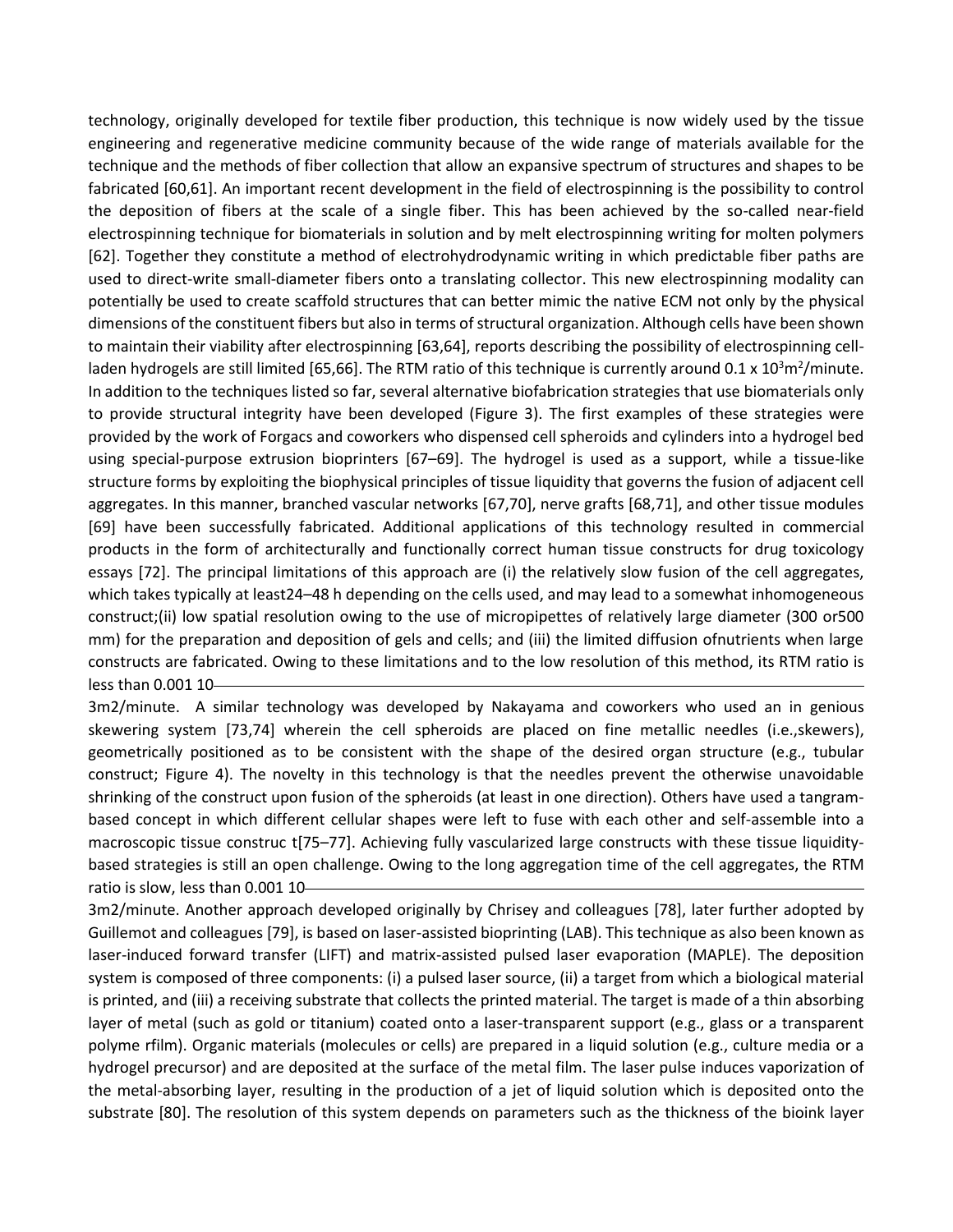coated onto the target, the surface tension and viscosity of the bioink, the wettability of the substrate, the laser fluence, and the air gap between the target and the substrate. LAB has a fairly low RTM ratio of around 0.04 10 3m2/minute owing high resolution and long fabrication time, which implies that thick constructs need more time for manufacture compared to the other techniques described before, and some-times the production time of large size structures is not compatible with cell processing times. A different approach for the biofabrication of tissues and organs consists of bottom-up approaches (Figure 3D–F) in which micro and nano modules are first engineered and used as building blocks to fabricate the targeted tissues. One of the most successful bottom-up approaches is represented by the cell-sheet engineering method developed by Okano and colleagues, where cells are cultured until they reach confluence on thermoresponsive culture plates, which can easily release the formed cell layers by switching the temperature from 37 Cto room temperature [81]. Larger constructs comprising multiple layers placed together in a conventional layer-by-layer method have been fabricated and successfully brought to the clinic [82]. With a similar approach, L'Hereux and coworkers developed and brought to the clinic a layer-by-layer approach for fabricating vascular biological grafts from cell sheets [83]. Another classic example is the micro-masonry concept pioneered by the laboratories of Khademhosseini and Demirci, among others, where micro-units of cell laden hydrogels are used as regenerative building blocks [84–86]. The modularity of this approach is limitless. Hydrogels of different compositions that embed different cells can be mixed. Recently, functionalization with DNA segments was also demonstrated, and this resulted in a more biological dynamic recognition of different building blocks during in vitro assembly [87].Furthermore, such blocks can be also precisely positioned using microrobots [88].Despite the great flexibility promised by these methods, further studies will be necessary to effectively demonstrate the fabrication of clinically relevant large vascularized constructs to compensate for the known nutrient-diffusion limitations of most hydrogel systems. Similar approaches have been also developed by combining solid micro- and nanoparticles with cells, thus offering the advantage of engineering the shape and size of such objects, which can possibly offer further stimuli to direct cell differentiation, particularly when stem cells are used[89,90]. Their use in combination with cells offers the possibility to impinge on cellular condensation, which results in tissue shrinking, thus offering the opportunity to maintain the dimensionality of large tissue constructs. For bottom-up approaches the RTM ratio is lower than0.001 10

3m2/minute; these low values are principally due to the long fabrication time for the production of cell sheets or microunits and the time required for the fusion of the different cell sheets or microunits. Microfluidic technology has also boomed in the recent years to create tissue-on-chip platforms that can recapitulate key functions of targeted tissues and organs. These platforms are typically used in association with a biomaterial formulation, namely hydrogel networks, to culture cells in 3D and study mechanisms behind pathological events and possible treatments. Examples comprise studies on cancer metastasis, lung, liver, intestine, and vessels, among others [91–95]. Further development of these platforms will comprise the integration of sensors to monitor in real-time cell and tissue functionality, as well as other biomaterial formulations, to better replicate native ECM of the targeted tissues to be studied. A further advancement in these bio-assembly biofabrication strategies has been reported by Takeuchi and coworkers, where meter-long cellular fibers have been created through microfluidic technology and proved to be efficacious in the regeneration of several tissues in preclinical animal models [96]. Cellular fibers are created by encapsulating cell-containing ECM proteins in a pre-gel state in mechanically stable Ca alginate hydrogel carrier in a coaxial manner, and by dissolving the carrier hydrogel upon the gelation of the cell-containing ECM. These fibers have also been weaved, thus creating cellular fiber scaffolds [97].

In this review we have made a first attempt to define a metric that can compare the fabrication efficiency of the main current biofabrication technologies and that is usable with new methods as they are being developed. If used in the common range of biofabrication applications (i.e., minimum feature size d less than 500 mm),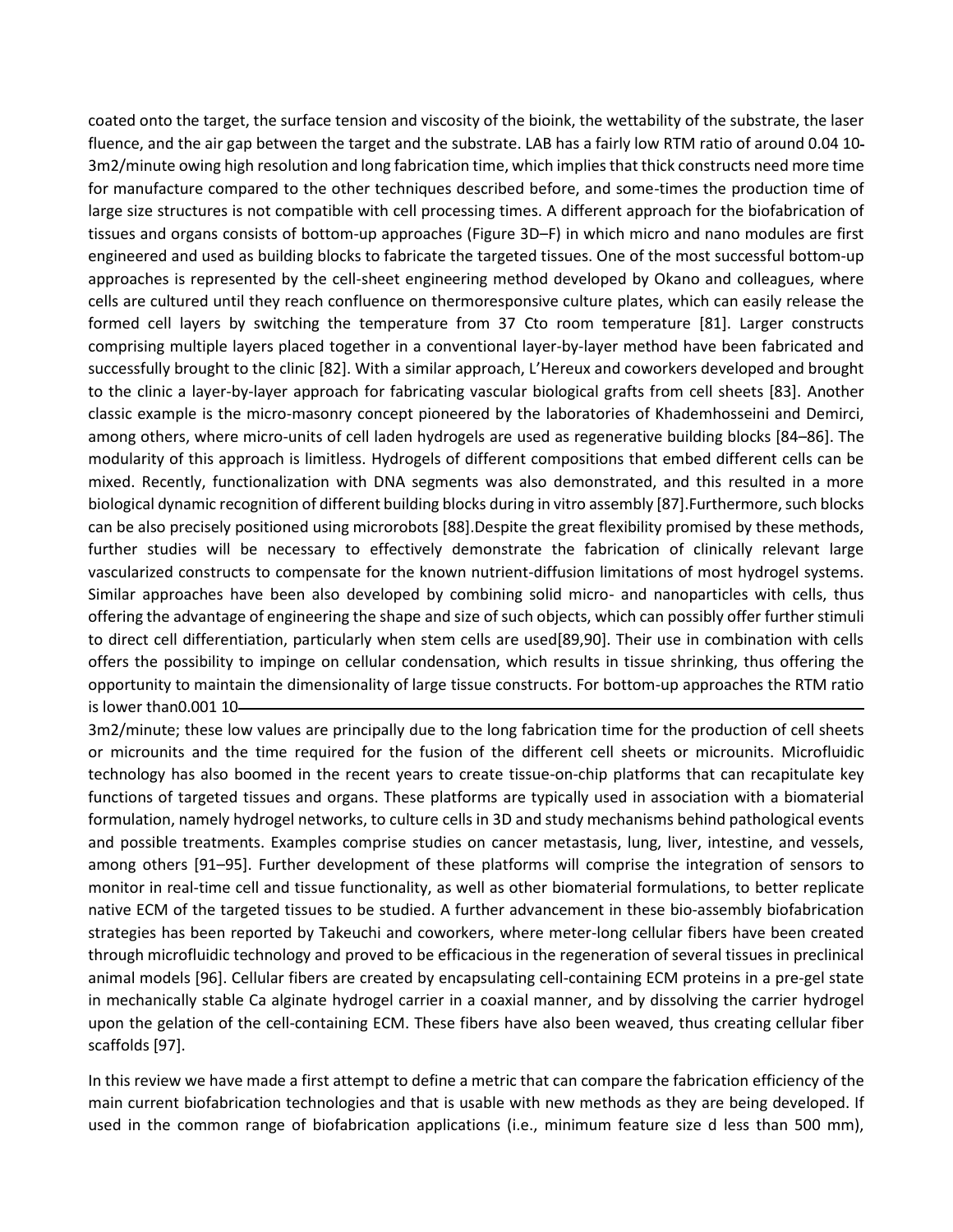although dimensionally complex, the RTM ratio will objectively classify the continuous optimization and advances in current biofabrication technologies (Box 1). A practical example is the recent development of a new SLA technology by the group of DeSimone, called continuous liquid interface production (CLIP), which allows creating3D objects 100-fold faster than conventional SLA [98]. Whether this technology could be translated to biomaterials or cell-laden hydrogels remains to be demonstrated, but an estimate of its RTM ratio is 5 10 3m2/minute. In addition to constraints associated with the physical principles behind each technology and the chemistry of currently available biomaterials, the RTM ratio can be increased by parallelization of printing heads: light-based technologies better than others can exploit this route, and projection SLA (known as digital light processing, DLPTM)is a clear and extreme example in this direction [19]. Another technological challenge is the fabrication of complex anatomically shaped constructs. Whereas current bioprinting technologies can already achieve non-intricate structures, the recent development of new colloidal inks and optimized bathing stages in which the bioprinting process takes place could offer new solutions to further increase the degree of complexity in mimicking native organs [50,51]. In particular, the use of high buoyant density liquids [99], sacrificial fugitive materials [100], or granular gels [50,101] as media into which bioinks are deposited is becoming a new exciting avenue to fabricate larger and more complex constructs. For a more in-depth review on supporting temporary sacrificial materials we refer elsewhere [102]. With the development of new bioprinting processes, it is nowadays possible to manufacture tissues with different levels of complexity (Figure 5A–C). This is achieved by heterogeneous combinations of different cells and bioinks. The degree of complexity needed to mimic and eventually replace a tissue and ultimately an organ has started to be considered for constructs tested in vitro [103,104] and in vivo [105]. With initial minor functional outcomes, further understanding of the level of mimicry and complexity necessary to achieve optimal functional tissue or organ replacement is expected as the field matures. In the perspective of commercial-scale production, other standards of quality should be taken into consideration, such as: (i) accuracy, or how closely the output of a manufacturing output conforms to a tolerance within a specified dimensional range, and (ii) repeatability, which captures the ability of the equipment to produce consistent output, time after time. These parameters are necessary to reduce the extrinsic variability of the advanced tissue models owing to microenvironmental properties, limiting the intrinsic variability related to the cells themselves [40]. Quality control requires a consensus on metrology: limiting the discussion to geometrical consideration, a least-squares fit of a point cloud representing the scaffold (e.g., from a mCT scan) to its CAD model, can give a measure of the fabrication error [106,107].Interestingly, additive manufacturing processes allow for in-process inspection of the internal structure of a component. Furthermore, the accuracy over time (long-term stability) is directly related to the off-the-shelf availability and, in a more prosaic way, to shipping and storing methods [108].Finally, new hydrogels need to be developed that are able to maintain at the same time cell viability and activity, as well as the physical shape of the final printed construct [109–111]. The dynamic behavior of native ECM is an appealing feature that could be incorporated into new bioinks in future biofabrication strategies. In this respect, what is nowadays called 4D printing could allow such integration where the use of stimulus-responsive materials allows a spatio-temporal change in a 3D object [112,113]. Whether we are really witnessing 4D printing, a process that should be defined as a programmed temporal shape change occurring during the3D manufacturing itself, or not, is still to be clarified in the field. We advocate for cautious use ofthe term 4D printing because all reports so far published in literature show 3D objects that can change shape after the 3D manufacturing process. Nonetheless, these time-morphing 3Dobjects are certainly an exciting new development of conventional additive manufacturing, which would be thrilling to see to be translated into novel biofabrication strategies. Concluding Remarks and Recommended Guidelines As the biofabrication community expands and the applications of this technology grow, it is important to establish a set of definitions and terminology that will help to normalize discussion and reports of developments in the field (see Outstanding Questions). Some attempts have been already made in the case of 3D scaffolds; for example, the National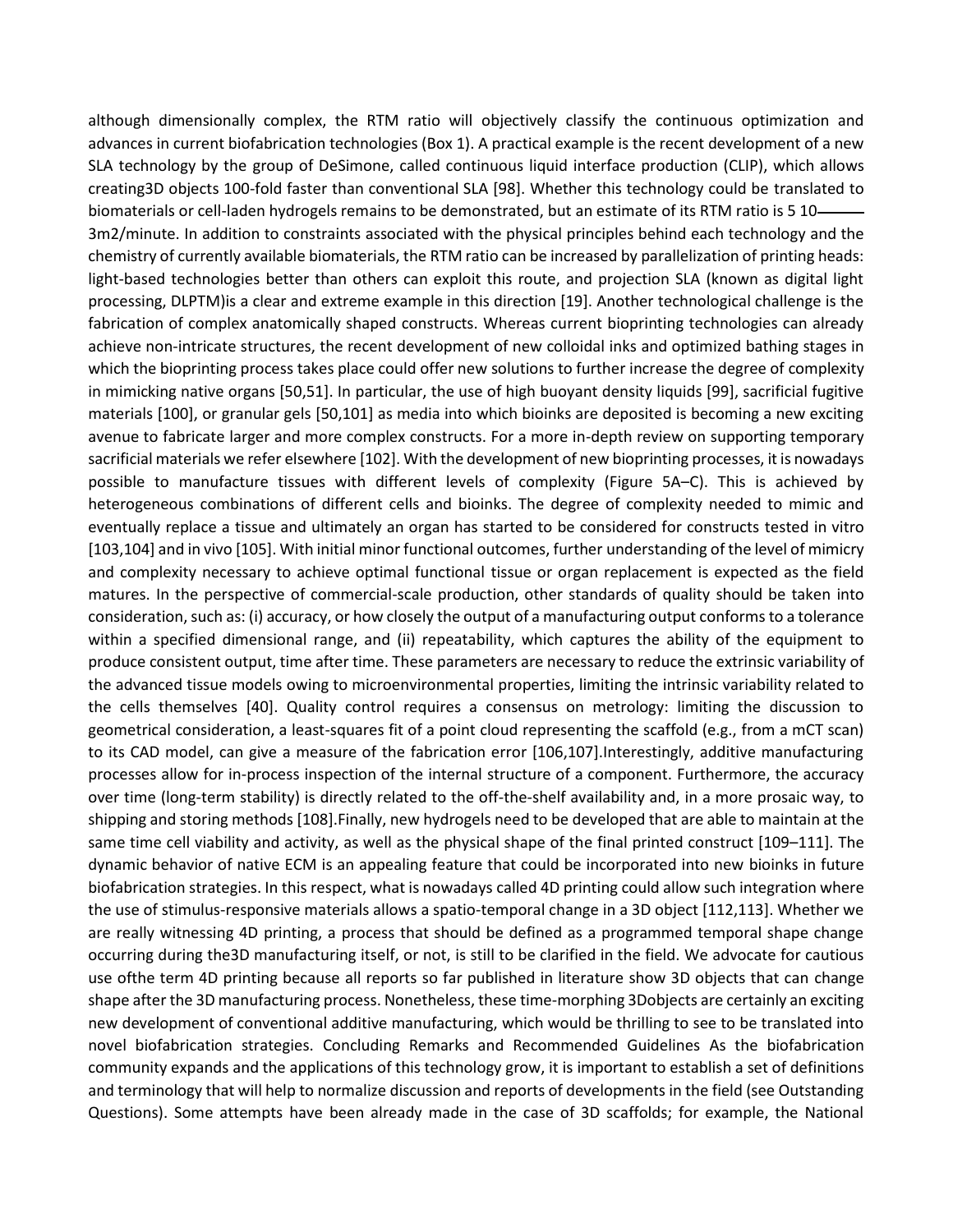Institute for Standards and Technology of the United States of America is adopting 3D scaffolds fabricated by additive manufacturing technologies as standards for 3D cell culture [114]. Further standards could be sought into the realm of advanced manufacturing, as recently pointed out by Hutmacher and coworkers, who coined the term 'additive biomanufacturing' when standard norms such as ASTM or ISO are applied to the biofabrication field [115]. In this context it is important to note that biomanufacturing means the use of living organisms to manufacture a product. In a recent review the term has been defined more precisely as 'a type of manufacturing that utilizes biological systems (e.g., living microorganisms, resting cells, plants, animals, tissues, enzymes, or in vitro synthetic (enzymatic) systems) to produce commercially important value-added biomolecules for use in the agricultural, food, energy, material, and pharmaceutical industries'[116]. Therefore, it is not clear what the combined term 'additive biomanufacturing' actually means. This should be defined before taking into account its use as part of an industrial norm. In the case that the biological systems considered by Zhang and colleagues are used as part of a fabrication approach, we wish to stress that, according to the most recent definition of biofabrication [1], 'additive biomanufacturing' is a subfield of biofabrication. We propose here a clarification and classification of the different biofabrication terminologies incurrent use. In this respect, we recommend that the term 3D printing no longer be used as a general term for all additive manufacturing technologies applied to biofabrication strategies because 3D printing represents only one such technology, as previously described. Instead, were commend using the name of the specific technology used to create a biofabricated con-struct, as outlined in this article. When referring to more general biofabrication strategies in tissue engineering and regenerative medicine, we recommend using the two general terms bioprinting or bioassembly. As we previously defined [1], bioprinting refers to the use of computer-aided transfer processes for patterning and assembling living and non-living materials with a prescribed 2D or 3D organization to produce bio-engineered structures; bio-assembly refers to the fabrication of hierarchical constructs with a prescribed 2D or 3Dorganization through automated assembly of pre-formed cell-containing fabrication units generated via cell-driven self-organization or through preparation of hybrid cell–material building blocks. We advise members of the community to adopt this terminology approach in their new studies and that the media will report advances in the field with the correct language, instead of broadly using only the term 3D printing.

## **References**

[1] J. Groll, T. Boland, T. Blunk, J.A. Burdick, D.W. Cho, P.D. Dalton, B. Derby, G. Forgacs, Q. Li, V.A. Mironov, L. Moroni, M. Nakamura, W. Shu, S. Takeuchi, G. Vozzi, T.B. Woodfield, T. Xu, J.J. Yoo, J. Malda, Biofabrication: reappraising the definition of an evolving field, Biofabrication 8(1) (2016) 013001.

[2] W. Gao, Y.B. Zhang, D. Ramanujan, K. Ramani, Y. Chen, C.B. Williams, C.C.L. Wang, Y.C. Shin, S. Zhang, P.D. Zavattieri, The status, challenges, and future of additive manufacturing in engineering, Comput Aided Design 69 (2015) 65-89.

[3] F.P.W. Melchels, M.A.N. Domingos, T.J. Klein, J. Malda, P.J. Bartolo, D.W. Hutmacher, Additive manufacturing of tissues and organs, Prog Polym Sci 37(8) (2012) 1079-1104.

[4] C. Mota, D. Puppi, F. Chiellini, E. Chiellini, Additive manufacturing techniques for the production of tissue engineering constructs, J Tissue Eng Regen Med 9(3) (2015) 174-90.

[5] C.B. Williams, F. Mistree, D.W. Rosen, A Functional Classification Framework for the Conceptual Design of Additive Manufacturing Technologies, J Mech Design 133(12) (2011).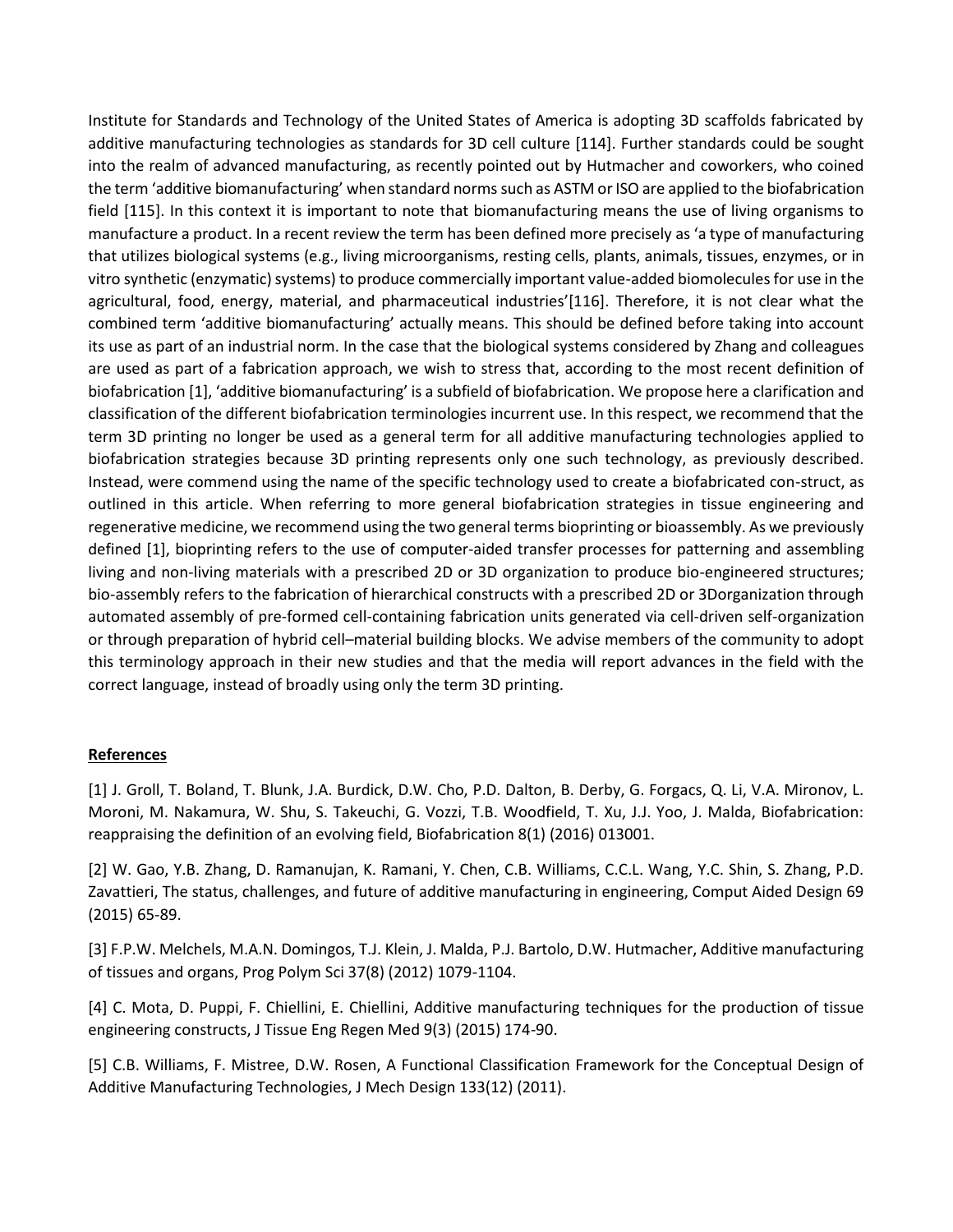[6] R.A. Giordano, B.M. Wu, S.W. Borland, L.G. Cima, E.M. Sachs, M.J. Cima, Mechanical properties of dense polylactic acid structures fabricated by three dimensional printing, J Biomater Sci Polym Ed 8(1) (1996) 63-75.

[7] A. Pfister, R. Landers, A. Laib, U. Hubner, R. Schmelzeisen, R. Mullhaupt, Biofunctional Rapid Prototyping for Tissue-Engineering Applications: 3D Bioplotting versus 3D Printing, J Polym Sci Part A: Polym Chem 42 (2004) 624-638.

[8] K.H. Tan, C.K. Chua, K.F. Leong, C.M. Cheah, W.S. Gui, W.S. Tan, F.E. Wiria, Selective laser sintering of biocompatible polymers for applications in tissue engineering, Biomed Mater Eng 15(1-2) (2005) 113-24.

[9] R.L. Simpson, F.E. Wiria, A.A. Amis, C.K. Chua, K.F. Leong, U.N. Hansen, M. Chandrasekaran, M.W. Lee, Development of a 95/5 poly(L-lactide-co-glycolide)/hydroxylapatite and beta-tricalcium phosphate scaffold as bone replacement material via selective laser sintering, J Biomed Mater Res B Appl Biomater 84(1) (2008) 17-25.

[10] W.Y. Zhou, S.H. Lee, M. Wang, W.L. Cheung, W.Y. Ip, Selective laser sintering of porous tissue engineering scaffolds from poly(L: -lactide)/carbonated hydroxyapatite nanocomposite microspheres, J Mater Sci Mater Med 19(7) (2008) 2535-40.

[11] M. Takesada, E. Vanagas, D. Tuzhilin, I. Kudryashov, S. Suruga, H. Murakami, N. Sarukura, K. Matsuda, S. Mononobe, T. Saiki, M. Yoshimoto, S. Koshihara, Micro-Character Printing on a Diamond Plate by Femtosecond Infrared Optical Pulses Jpn J Appl Phys 42 (2003) 4613-4616.

[12] D.M. C., L. Grassi, F. Vozzi, A. Ahluwalia, G. Vozzi, Development of a novel micro-ablation system to realise micrometric and well-defined hydrogel structures for tissue engineering applications, Rapid Prototyping J 20(6) (2014) 490-498.

[13] J.K. Sherwood, S.L. Riley, R. Palazzolo, S.C. Brown, D.C. Monkhouse, M. Coates, L.G. Griffith, L.K. Landeen, A. Ratcliffe, A three-dimensional osteochondral composite scaffold for articular cartilage repair, Biomaterials 23(24) (2002) 4739-51.

[14] J.M. Williams, A. Adewunmi, R.M. Schek, C.L. Flanagan, P.H. Krebsbach, S.E. Feinberg, S.J. Hollister, S. Das, Bone tissue engineering using polycaprolactone scaffolds fabricated via selective laser sintering, Biomaterials 26(23) (2005) 4817-27.

[15] O. Sarig-Nadir, N. Livnat, R. Zajdman, S. Shoham, D. Seliktar, Laser photoablation of guidance microchannels into hydrogels directs cell growth in three dimensions, Biophysical journal 96(11) (2009) 4743-52.

[16] E.N. Antonov, V.N. Bagratashvili, M.J. Whitaker, J.J.A. Barry, K.M. Shakesheff, A.N. Konovalov, V.K. Popov, S.M. Howdle, Three-Dimensional Bioactive and Biodegradable Scaffolds Fabricated by Surface-Selective Laser Sintering, Adv Mater 17 (2005) 327-330.

[17] T.M. Chu, D.G. Orton, S.J. Hollister, S.E. Feinberg, J.W. Halloran, Mechanical and in vivo performance of hydroxyapatite implants with controlled architectures, Biomaterials 23(5) (2002) 1283-93.

[18] F.P. Melchels, J. Feijen, D.W. Grijpma, A poly(D,L-lactide) resin for the preparation of tissue engineering scaffolds by stereolithography, Biomaterials 30(23-24) (2009) 3801-9.

[19] R. Gauvin, Y.C. Chen, J.W. Lee, P. Soman, P. Zorlutuna, J.W. Nichol, H. Bae, S. Chen, A. Khademhosseini, Microfabrication of complex porous tissue engineering scaffolds using 3D projection stereolithography, Biomaterials 33(15) (2012) 3824-34.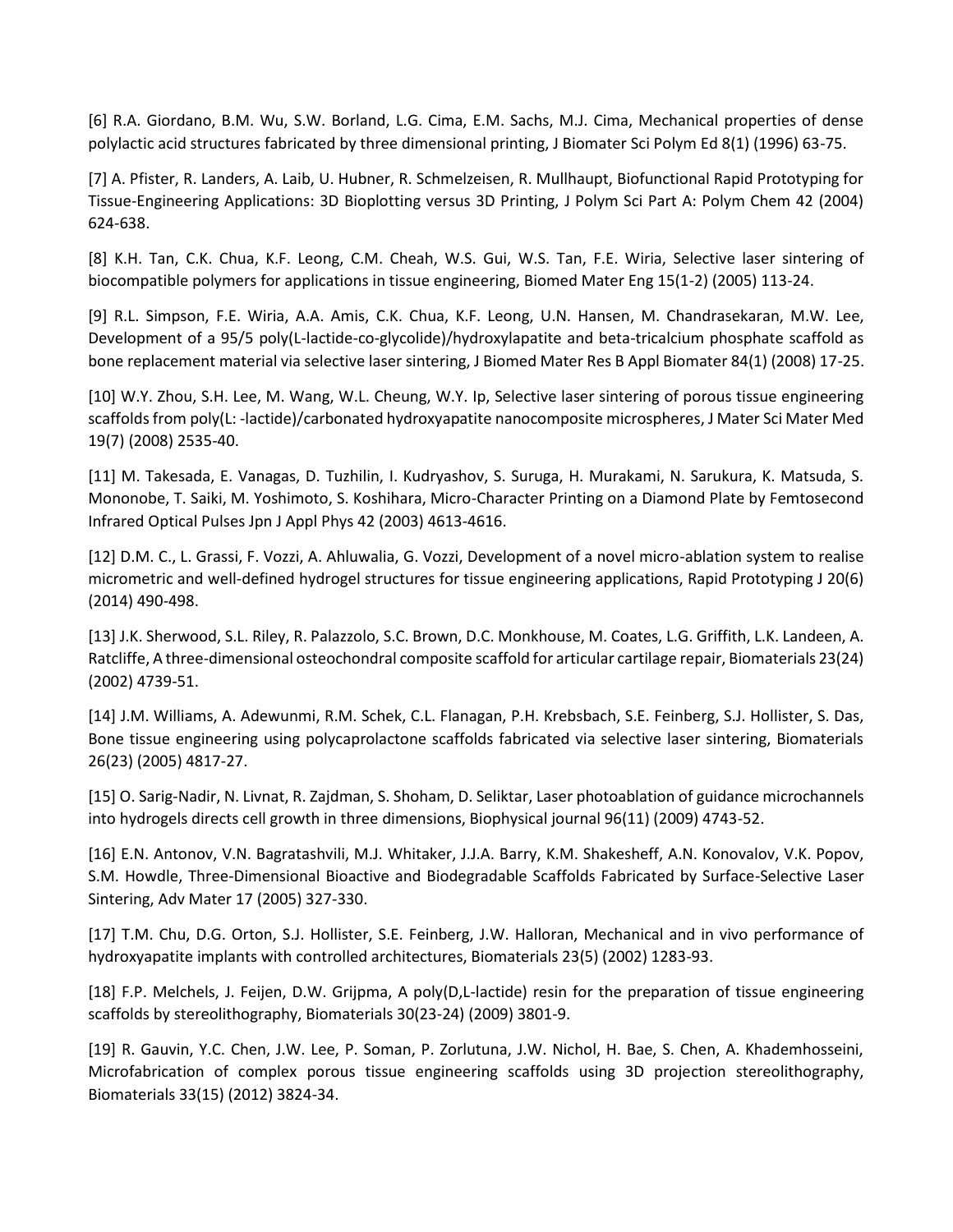[20] Z. Wang, R. Abdulla, B. Parker, R. Samanipour, S. Ghosh, K. Kim, A simple and high-resolution stereolithography-based 3D bioprinting system using visible light crosslinkable bioinks, Biofabrication 7(4) (2015) 045009.

[21] A. Ovsianikov, B.N. Chichkov, Three-dimensional microfabrication by two-photon polymerization technique, Methods Mol Biol 868 (2012) 311-25.

[22] A. Ovsianikov, S. Schlie, A. Ngezahayo, A. Haverich, B.N. Chichkov, Two-photon polymerization technique for microfabrication of CAD-designed 3D scaffolds from commercially available photosensitive materials, J Tissue Eng Regen Med 1(6) (2007) 443-9.

[23] T.B. Woodfield, J. Malda, J. de Wijn, F. Peters, J. Riesle, C.A. van Blitterswijk, Design of porous scaffolds for cartilage tissue engineering using a three-dimensional fiber-deposition technique, Biomaterials 25(18) (2004) 4149-61.

[24] L. Moroni, J.R. de Wijn, C.A. van Blitterswijk, 3D fiber-deposited scaffolds for tissue engineering: Influence of pores geometry and architecture on dynamic mechanical properties, Biomaterials 27 (2006) 974-985.

[25] T.B. Woodfield, C.A. Van Blitterswijk, J. De Wijn, T.J. Sims, A.P. Hollander, J. Riesle, Polymer scaffolds fabricated with pore-size gradients as a model for studying the zonal organization within tissue-engineered cartilage constructs, Tissue Eng 11(9-10) (2005) 1297-311.

[26] Y. Yan, Z. Xiong, Y. Hu, S. Wang, R. Zhang, C. Zhang, Layered manufacturing of tissue engineering scaffolds via multi-nozzle deposition, Materials Letters 57 (2003) 2623-2628.

[27] D.W. Hutmacher, K.W. Ng, C. Kaps, M. Sittinger, S. Klaring, Elastic cartilage engineering using novel scaffold architectures in combination with a biomimetic cell carrier, Biomaterials 24(24) (2003) 4445-58.

[28] J.T. Schantz, A. Brandwood, D.W. Hutmacher, H.L. Khor, K. Bittner, Osteogenic differentiation of mesenchymal progenitor cells in computer designed fibrin-polymer-ceramic scaffolds manufactured by fused deposition modeling, J Mater Sci Mater Med 16(9) (2005) 807-19.

[29] M.E. Hoque, D.W. Hutmacher, W. Feng, S. Li, M.H. Huang, M. Vert, Y.S. Wong, Fabrication using a rapid prototyping system and in vitro characterization of PEG-PCL-PLA scaffolds for tissue engineering, J Biomater Sci Polym Ed 16(12) (2005) 1595-610.

[30] J.P. Li, J.R. de Wijn, C.A. Van Blitterswijk, K. de Groot, Porous Ti(6)Al(4)V scaffold directly fabricating by rapid prototyping: Preparation and in vitro experiment, Biomaterials (2005).

[31] S. Michna, W. Wu, J.A. Lewis, Concentrated hydroxyapatite inks for direct-write assembly of 3-D periodic scaffolds, Biomaterials 26(28) (2005) 5632-9.

[32] J.A. Hubbell, Hydrogel systems for barriers and local drug delivery in the control of wound healing, J Control Release 39 (1996) 305-313.

[33] W. Schuurman, V. Khristov, M.W. Pot, P.R. van Weeren, W.J. Dhert, J. Malda, Bioprinting of hybrid tissue constructs with tailorable mechanical properties, Biofabrication 3(2) (2011) 021001.

[34] F. Pati, J. Jang, D.H. Ha, S. Won Kim, J.W. Rhie, J.H. Shim, D.H. Kim, D.W. Cho, Printing three-dimensional tissue analogues with decellularized extracellular matrix bioink, Nature communications 5 (2014) 3935.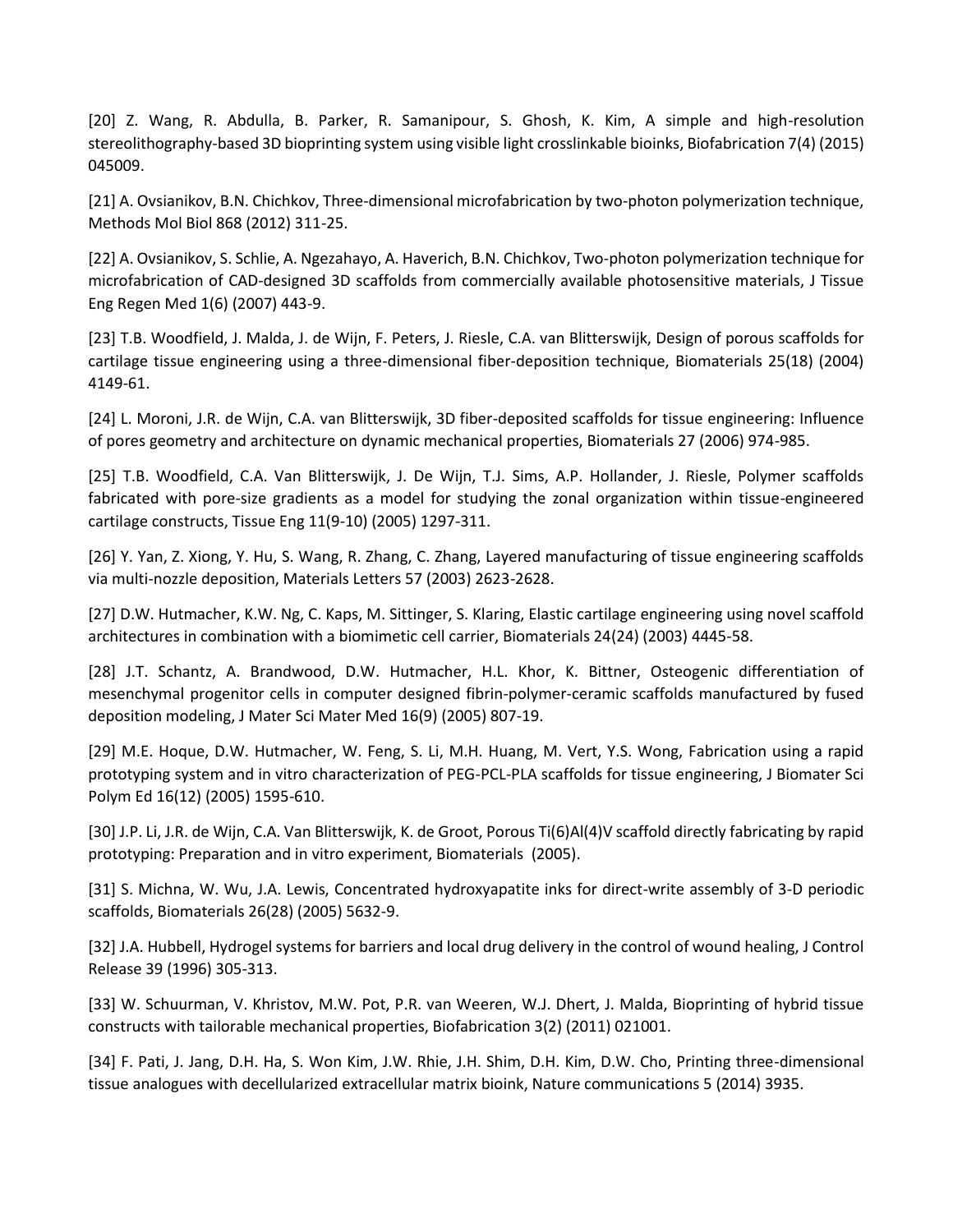[35] D. Puppi, C. Mota, M. Gazzarri, D. Dinucci, A. Gloria, M. Myrzabekova, L. Ambrosio, F. Chiellini, Additive manufacturing of wet-spun polymeric scaffolds for bone tissue engineering, Biomedical microdevices 14(6) (2012) 1115-27.

[36] G. Vozzi, A. Previti, D. De Rossi, A. Ahluwalia, Microsyringe-based deposition of two-dimensional and threedimensional polymer scaffolds with a well-defined geometry for application to tissue engineering, Tissue Eng 8(6) (2002) 1089-98.

[37] A. Tirella, F. Vozzi, G. Vozzi, A. Ahluwalia, PAM2 (piston assisted microsyringe): a new rapid prototyping technique for biofabrication of cell incorporated scaffolds, Tissue Eng Part C Methods 17(2) (2011) 229-37.

[38] C.J. Hansen, R. Saksena, D.B. Kolesky, J.J. Vericella, S.J. Kranz, G.P. Muldowney, K.T. Christensen, J.A. Lewis, High-throughput printing via microvascular multinozzle arrays, Adv Mater 25(1) (2013) 96-102.

[39] J. Zhu, R.E. Marchant, Design properties of hydrogel tissue-engineering scaffolds, Expert review of medical devices 8(5) (2011) 607-26.

[40] C. De Maria, A. De Acutis, G. Vozzi, Indirect Rapid Prototyping for Tissue Engineering, Essentials of 3D Biofabrication and Translation (Elsevier Inc., 2015). (2015).

[41] R. Liska, F. Schwager, C. Maier, R. Cano-Vives, J. Stampfl, Water-soluble photopolymers for rapid prototyping of cellular materials, J Appl Polym Sci 97(6) (2005) 2286-2298.

[42] J.Y. Tan, C.K. Chua, K.F. Leong, Indirect fabrication of tissue engineering scaffolds using rapid prototyping and a foaming process, Innovative Developments in Design and Manufacturing (2010) 51-57.

[43] E. Sachlos, N. Reis, C. Ainsley, B. Derby, J.T. Czernuszka, Novel collagen scaffolds with predefined internal morphology made by solid freeform fabrication, Biomaterials 24(8) (2003) 1487-97.

[44] S. Bose, J. Darsell, M. Kintner, H. Hosick, A. Bandyopadhyay, Pore size and pore volume effects on alumina and TCP ceramic scaffolds, Mat Sci Eng C-Bio S 23(4) (2003) 479-486.

[45] J.S. Miller, K.R. Stevens, M.T. Yang, B.M. Baker, D.H. Nguyen, D.M. Cohen, E. Toro, A.A. Chen, P.A. Galie, X. Yu, R. Chaturvedi, S.N. Bhatia, C.S. Chen, Rapid casting of patterned vascular networks for perfusable engineered three-dimensional tissues, Nat Mater 11(9) (2012) 768-74.

[46] R. Landers, U. Hubner, R. Schmelzeisen, R. Mulhaupt, Rapid prototyping of scaffolds derived from thermoreversible hydrogels and tailored for applications in tissue engineering, Biomaterials 23 (2002) 4437-47.

[47] W. Schuurman, P.A. Levett, M.W. Pot, P.R. van Weeren, W.J. Dhert, D.W. Hutmacher, F.P. Melchels, T.J. Klein, J. Malda, Gelatin-Methacrylamide Hydrogels as Potential Biomaterials for Fabrication of Tissue-Engineered Cartilage Constructs, Macromol Biosci (2013).

[48] N.E. Fedorovich, W. Schuurman, H.M. Wijnberg, H.J. Prins, P.R. van Weeren, J. Malda, J. Alblas, W.J. Dhert, Biofabrication of osteochondral tissue equivalents by printing topologically defined, cell-laden hydrogel scaffolds, Tissue Eng Part C Methods 18(1) (2012) 33-44.

[49] C.B. Highley, C.B. Rodell, J.A. Burdick, Direct 3D Printing of Shear-Thinning Hydrogels into Self-Healing Hydrogels, Advanced materials 27(34) (2015) 5075-9.

[50] T. Bhattacharjee, S.M. Zehnder, K.G. Rowe, S. Jain, R.M. Nixon, W.G. Sawyer, T.E. Angelini, Writing in the granular gel medium, Science advances 1(8) (2015) e1500655.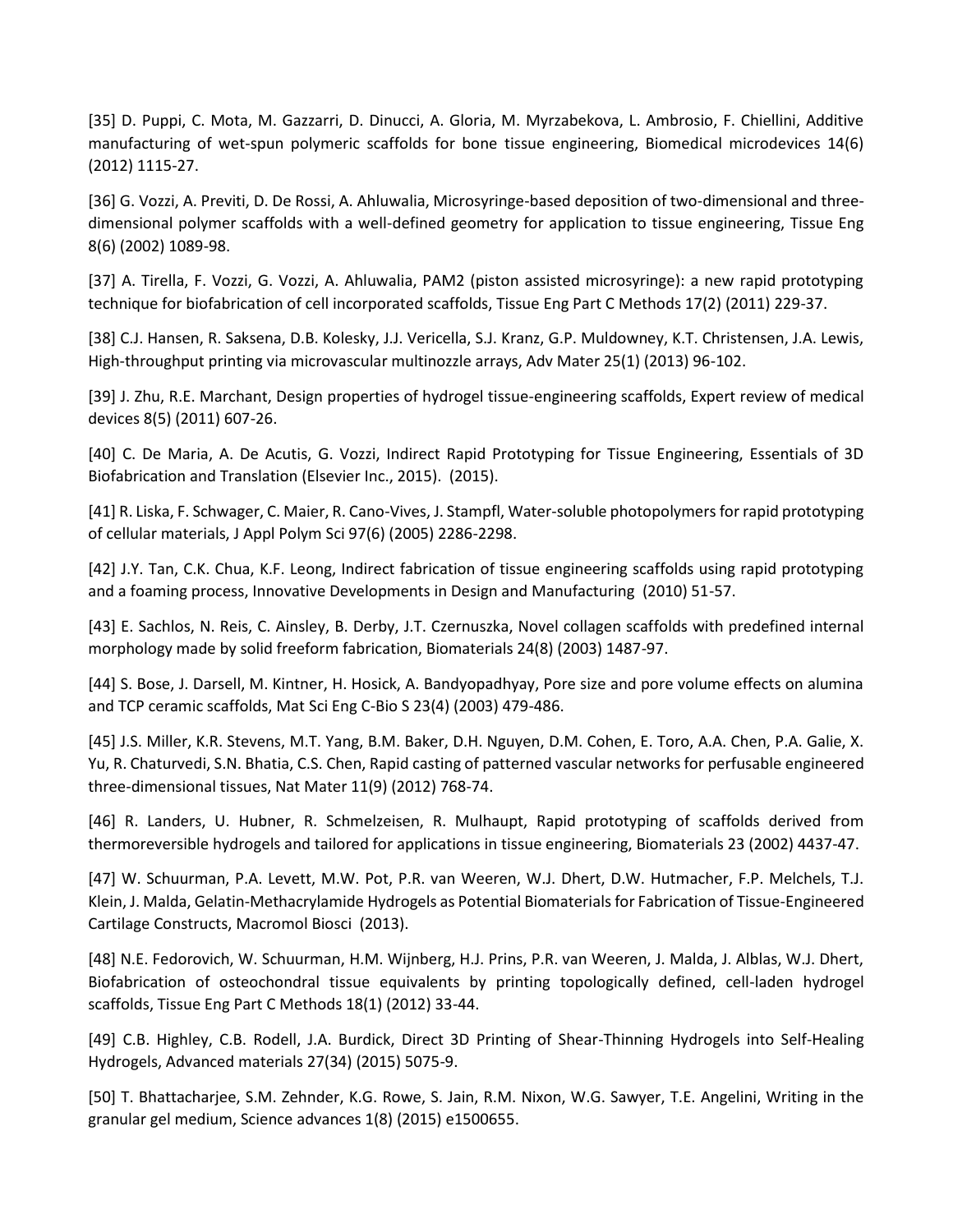[51] T.J. Hinton, Q. Jallerat, R.N. Palchesko, J.H. Park, M.S. Grodzicki, H.J. Shue, M.H. Ramadan, A.R. Hudson, A.W. Feinberg, Three-dimensional printing of complex biological structures by freeform reversible embedding of suspended hydrogels, Science advances 1(9) (2015) e1500758.

[52] G. Villar, A.D. Graham, H. Bayley, A tissue-like printed material, Science 340(6128) (2013) 48-52.

[53] J. Malda, J. Visser, F.P. Melchels, T. Jungst, W.E. Hennink, W.J. Dhert, J. Groll, D.W. Hutmacher, 25th anniversary article: Engineering hydrogels for biofabrication, Advanced materials 25(36) (2013) 5011-28.

[54] F. Xu, S.J. Moon, A.E. Emre, E.S. Turali, Y.S. Song, S.A. Hacking, J. Nagatomi, U. Demirci, A droplet-based building block approach for bladder smooth muscle cell (SMC) proliferation, Biofabrication 2(1) (2010) 014105.

[55] A. Faulkner-Jones, C. Fyfe, D.J. Cornelissen, J. Gardner, J. King, A. Courtney, W. Shu, Bioprinting of human pluripotent stem cells and their directed differentiation into hepatocyte-like cells for the generation of minilivers in 3D, Biofabrication 7(4) (2015) 044102.

[56] A. Faulkner-Jones, S. Greenhough, J.A. King, J. Gardner, A. Courtney, W. Shu, Development of a valve-based cell printer for the formation of human embryonic stem cell spheroid aggregates, Biofabrication 5(1) (2013) 015013.

[57] J. Deitzel, J. Kleinmeyer, D. Harris, N. Beck Tan, The effect of processing variables on the morphology of electrospun nanofibers and textiles, Polymer 42 (2001) 261-272.

[58] R. van Dijkhuizen-Radersma, J.R. Roosma, J. Sohier, F.L. Peters, M. van den Doel, C.A. van Blitterswijk, K. de Groot, J.M. Bezemer, Biodegradable poly(ether-ester) multiblock copolymers for controlled release applications: An in vivo evaluation, Journal of biomedical materials research. Part A 71(1) (2004) 118-27.

[59] B. Carlberg, T. Wang, J. Liu, Direct photolithographic patterning of electrospun films for defined nanofibrillar microarchitectures, Langmuir 26(4) (2010) 2235-9.

[60] Y. Wang, G. Wang, L. Chen, H. Li, T. Yin, B. Wang, J.C. Lee, Q. Yu, Electrospun nanofiber meshes with tailored architectures and patterns as potential tissue-engineering scaffolds, Biofabrication 1(1) (2009) 015001.

[61] T.D. Brown, P.D. Dalton, D.W. Hutmacher, Direct writing by way of melt electrospinning, Adv Mater 23(47) (2011) 5651-7.

[62] G.S. Bisht, G. Canton, A. Mirsepassi, L. Kulinsky, S. Oh, D. Dunn-Rankin, M.J. Madou, Controlled continuous patterning of polymeric nanofibers on three-dimensional substrates using low-voltage near-field electrospinning, Nano letters 11(4) (2011) 1831-7.

[63] S.N. Jayasinghe, A.N. Qureshi, P.A.M. Eagles, Electrohydrodynamic jet processing: An advanced electric-fielddriven jetting phenomenon for processing living cells, Small 2(2) (2006) 216-219.

[64] S.L. Sampson, L. Saraiva, K. Gustafsson, S.N. Jayasinghe, B.D. Robertson, Cell electrospinning: an in vitro and in vivo study, Small 10(1) (2014) 78-82.

[65] Y. Ji, K. Ghosh, B. Li, J.C. Sokolov, R.A. Clark, M.H. Rafailovich, Dual-syringe reactive electrospinning of crosslinked hyaluronic acid hydrogel nanofibers for tissue engineering applications, Macromolecular bioscience 6(10) (2006) 811-7.

[66] G. Jin, S. Lee, S.H. Kim, M. Kim, J.H. Jang, Bicomponent electrospinning to fabricate three-dimensional hydrogel-hybrid nanofibrous scaffolds with spatial fiber tortuosity, Biomedical microdevices (2014).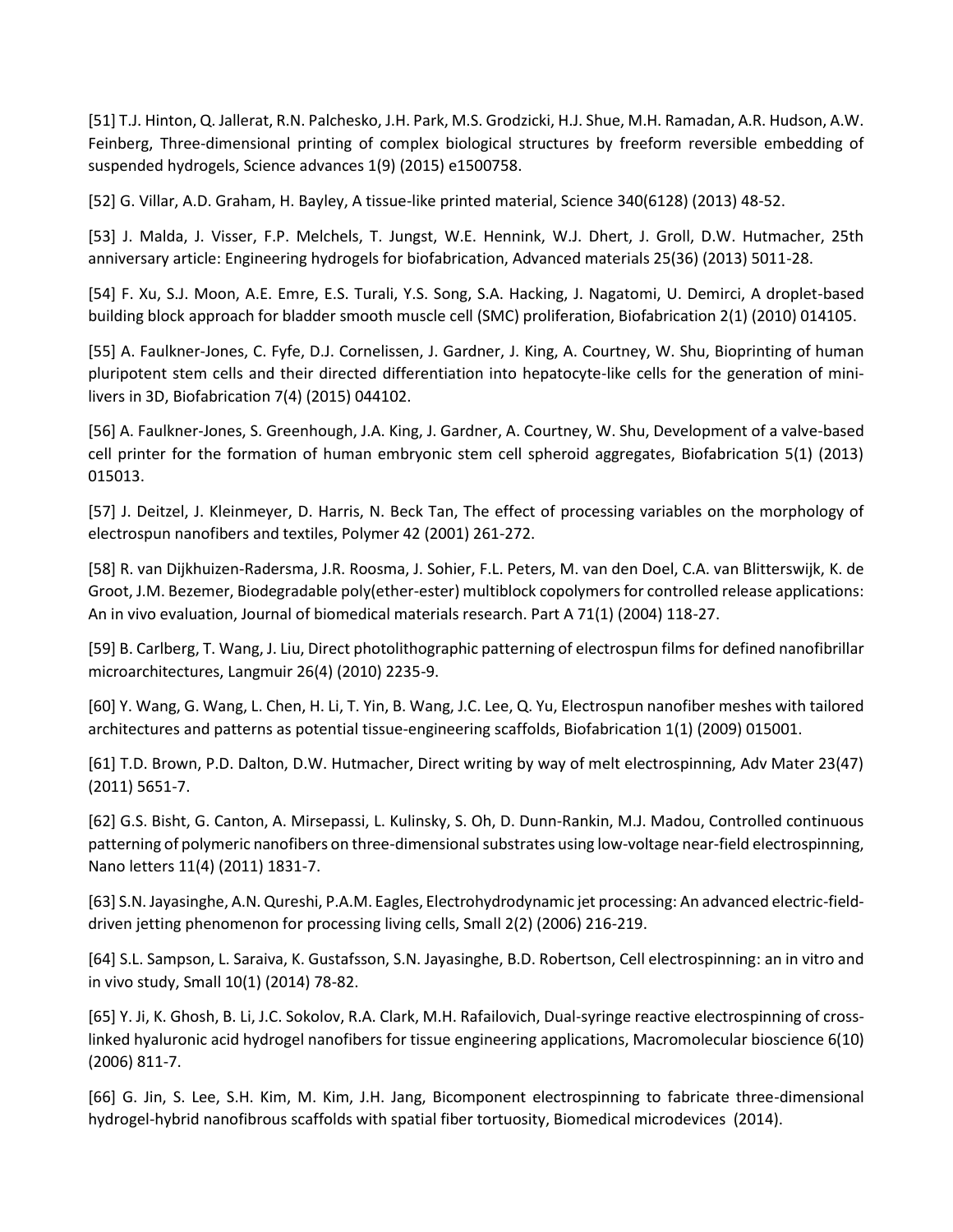[67] K. Jakab, A. Neagu, V. Mironov, R.R. Markwald, G. Forgacs, Engineering biological structures of prescribed shape using self-assembling multicellular systems, Proceedings of the National Academy of Sciences of the United States of America 101(9) (2004) 2864-9.

[68] K. Jakab, B. Damon, A. Neagu, A. Kachurin, G. Forgacs, Three-dimensional tissue constructs built by bioprinting, Biorheology 43(3-4) (2006) 509-13.

[69] K. Jakab, C. Norotte, B. Damon, F. Marga, A. Neagu, C.L. Besch-Williford, A. Kachurin, K.H. Church, H. Park, V. Mironov, R. Markwald, G. Vunjak-Novakovic, G. Forgacs, Tissue engineering by self-assembly of cells printed into topologically defined structures, Tissue Eng Part A 14(3) (2008) 413-21.

[70] F. Marga, K. Jakab, C. Khatiwala, B. Shepherd, S. Dorfman, B. Hubbard, S. Colbert, F. Gabor, Toward engineering functional organ modules by additive manufacturing, Biofabrication 4(2) (2012) 022001.

[71] D.G. Nguyen, J. Funk, J.B. Robbins, C. Crogan-Grundy, S.C. Presnell, T. Singer, A.B. Roth, Bioprinted 3D Primary Liver Tissues Allow Assessment of Organ-Level Response to Clinical Drug Induced Toxicity In Vitro, PloS one 11(7) (2016) e0158674.

[72] D. Murata, S. Tokunaga, T. Tamura, H. Kawaguchi, N. Miyoshi, M. Fujiki, K. Nakayama, K. Misumi, A preliminary study of osteochondral regeneration using a scaffold-free three-dimensional construct of porcine adipose tissue-derived mesenchymal stem cells, Journal of orthopaedic surgery and research 10 (2015) 35.

[73] M. Itoh, K. Nakayama, R. Noguchi, K. Kamohara, K. Furukawa, K. Uchihashi, S. Toda, J. Oyama, K. Node, S. Morita, Scaffold-Free Tubular Tissues Created by a Bio-3D Printer Undergo Remodeling and Endothelialization when Implanted in Rat Aortae, PloS one 10(9) (2015) e0136681.

[74] O. Frey, P.M. Misun, D.A. Fluri, J.G. Hengstler, A. Hierlemann, Reconfigurable microfluidic hanging drop network for multi-tissue interaction and analysis, Nature communications 5 (2014) 4250.

[75] N.C. Rivron, E.J. Vrij, J. Rouwkema, S. Le Gac, A. van den Berg, R.K. Truckenmuller, C.A. van Blitterswijk, Tissue deformation spatially modulates VEGF signaling and angiogenesis, Proceedings of the National Academy of Sciences of the United States of America 109(18) (2012) 6886-91.

[76] A.P. Rago, D.M. Dean, J.R. Morgan, Controlling cell position in complex heterotypic 3D microtissues by tissue fusion, Biotechnology and bioengineering 102(4) (2009) 1231-41.

[77] B.R. Ringeisen, H. Kim, J.A. Barron, D.B. Krizman, D.B. Chrisey, S. Jackman, R.Y. Auyeung, B.J. Spargo, Laser printing of pluripotent embryonal carcinoma cells, Tissue Eng 10(3-4) (2004) 483-91.

[78] F. Guillemot, A. Souquet, S. Catros, B. Guillotin, Laser-assisted cell printing: principle, physical parameters versus cell fate and perspectives in tissue engineering, Nanomedicine 5(3) (2010) 507-15.

[79] R. Devillard, E. Pages, M.M. Correa, V. Keriquel, M. Remy, J. Kalisky, M. Ali, B. Guillotin, F. Guillemot, Cell patterning by laser-assisted bioprinting, Methods in cell biology 119 (2014) 159-74.

[80] J. Yang, M. Yamato, C. Kohno, A. Nishimoto, H. Sekine, F. Fukai, T. Okano, Cell sheet engineering: recreating tissues without biodegradable scaffolds, Biomaterials 26(33) (2005) 6415-22.

[81] M. Egami, Y. Haraguchi, T. Shimizu, M. Yamato, T. Okano, Latest status of the clinical and industrial applications of cell sheet engineering and regenerative medicine, Archives of pharmacal research 37(1) (2014) 96-106.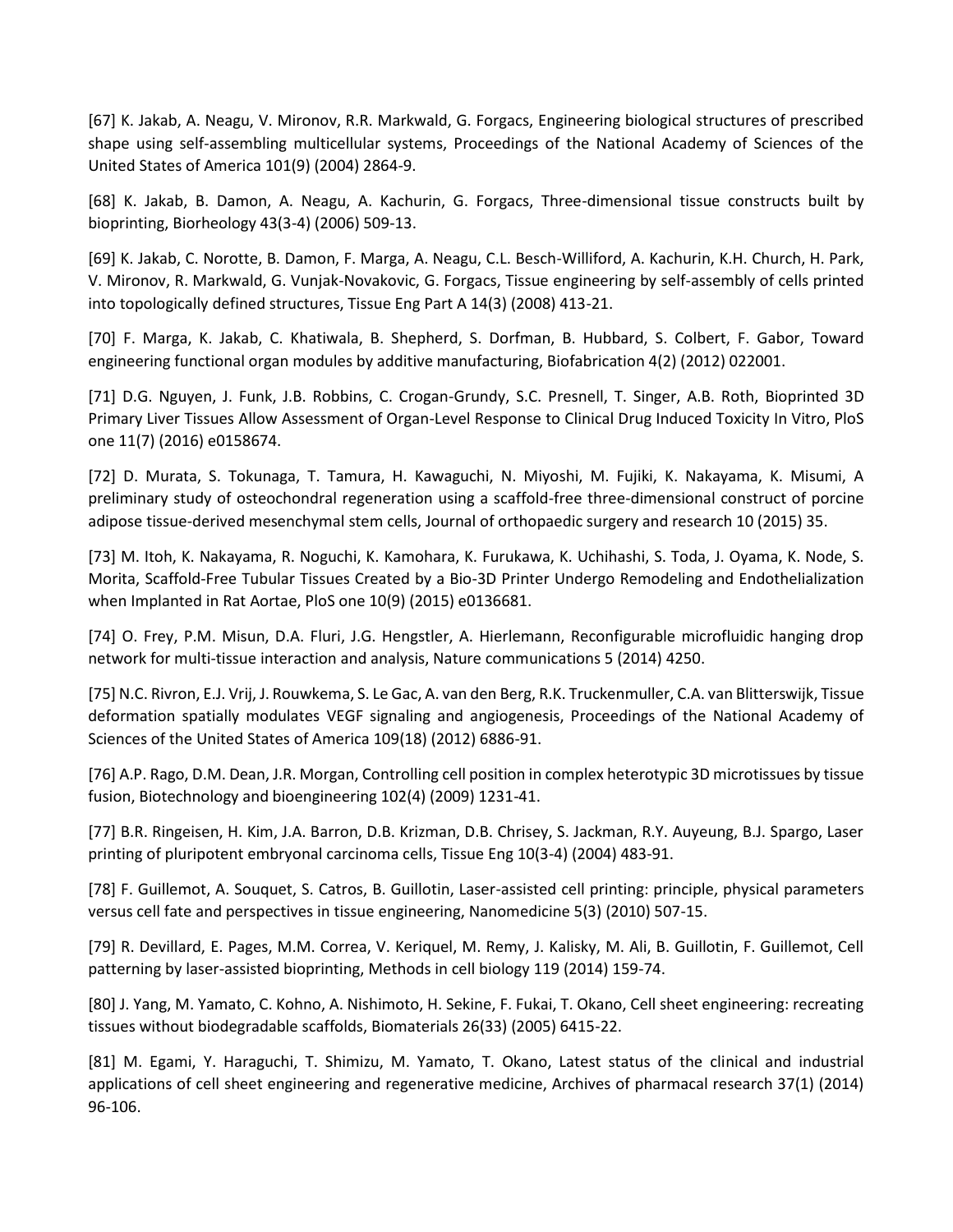[82] N. L'Heureux, S. Paquet, R. Labbe, L. Germain, F.A. Auger, A completely biological tissue-engineered human blood vessel, FASEB journal : official publication of the Federation of American Societies for Experimental Biology 12(1) (1998) 47-56.

[83] J.G. Fernandez, A. Khademhosseini, Micro-masonry: construction of 3D structures by microscale selfassembly, Advanced materials 22(23) (2010) 2538-41.

[84] M.J. Hancock, F. Yanagawa, Y.H. Jang, J. He, N.N. Kachouie, H. Kaji, A. Khademhosseini, Designer hydrophilic regions regulate droplet shape for controlled surface patterning and 3D microgel synthesis, Small 8(3) (2012) 393-403.

[85] Y. Ling, J. Rubin, Y. Deng, C. Huang, U. Demirci, J.M. Karp, A. Khademhosseini, A cell-laden microfluidic hydrogel, Lab on a chip 7(6) (2007) 756-62.

[86] H. Qi, M. Ghodousi, Y. Du, C. Grun, H. Bae, P. Yin, A. Khademhosseini, DNA-directed self-assembly of shapecontrolled hydrogels, Nat Commun 4 (2013) 2275.

[87] S. Tasoglu, E. Diller, S. Guven, M. Sitti, U. Demirci, Untethered micro-robotic coding of three-dimensional material composition, Nat Commun 5 (2014) 3124.

[88] A. Leferink, D. Schipper, E. Arts, E. Vrij, N. Rivron, M. Karperien, K. Mittmann, C. van Blitterswijk, L. Moroni, R. Truckenmuller, Engineered micro-objects as scaffolding elements in cellular building blocks for bottom-up tissue engineering approaches, Adv Mater 26(16) (2014) 2592-9.

[89] S. Zhao, A. Chen, A. Revzin, T. Pan, Stereomask lithography (SML): a universal multi-object micro-patterning technique for biological applications, Lab on a chip 11(2) (2011) 224-30.

[90] D. Huh, B.D. Matthews, A. Mammoto, M. Montoya-Zavala, H.Y. Hsin, D.E. Ingber, Reconstituting Organ-Level Lung Functions on a Chip, Science 328(5986) (2010) 1662-1668.

[91] C.T. Ho, R.Z. Lin, R.J. Chen, C.K. Chin, S.E. Gong, H.Y. Chang, H.L. Peng, L. Hsu, T.R. Yew, S.F. Chang, C.H. Liu, Liver-cell patterning lab chip: mimicking the morphology of liver lobule tissue, Lab on a chip 13(18) (2013) 3578- 87.

[92] Y. Imura, Y. Asano, K. Sato, E. Yoshimura, A microfluidic system to evaluate intestinal absorption, Analytical sciences : the international journal of the Japan Society for Analytical Chemistry 25(12) (2009) 1403-7.

[93] C. Franco, H. Gerhardt, Tissue engineering: Blood vessels on a chip, Nature 488(7412) (2012) 465-6.

[94] M.K. Shin, S.K. Kim, H. Jung, Integration of intra- and extravasation in one cell-based microfluidic chip for the study of cancer metastasis, Lab on a chip 11(22) (2011) 3880-7.

[95] H. Onoe, T. Okitsu, A. Itou, M. Kato-Negishi, R. Gojo, D. Kiriya, K. Sato, S. Miura, S. Iwanaga, K. Kuribayashi-Shigetomi, Y.T. Matsunaga, Y. Shimoyama, S. Takeuchi, Metre-long cell-laden microfibres exhibit tissue morphologies and functions, Nat Mater 12(6) (2013) 584-90.

[96] Y. Morimoto, A.Y. Hsiao, S. Takeuchi, Point-, line-, and plane-shaped cellular constructs for 3D tissue assembly, Adv Drug Deliv Rev 95 (2015) 29-39.

[97] V. Mironov, T. Boland, T. Trusk, G. Forgacs, R.R. Markwald, Organ printing: computer-aided jet-based 3D tissue engineering, Trends in biotechnology 21(4) (2003) 157-61.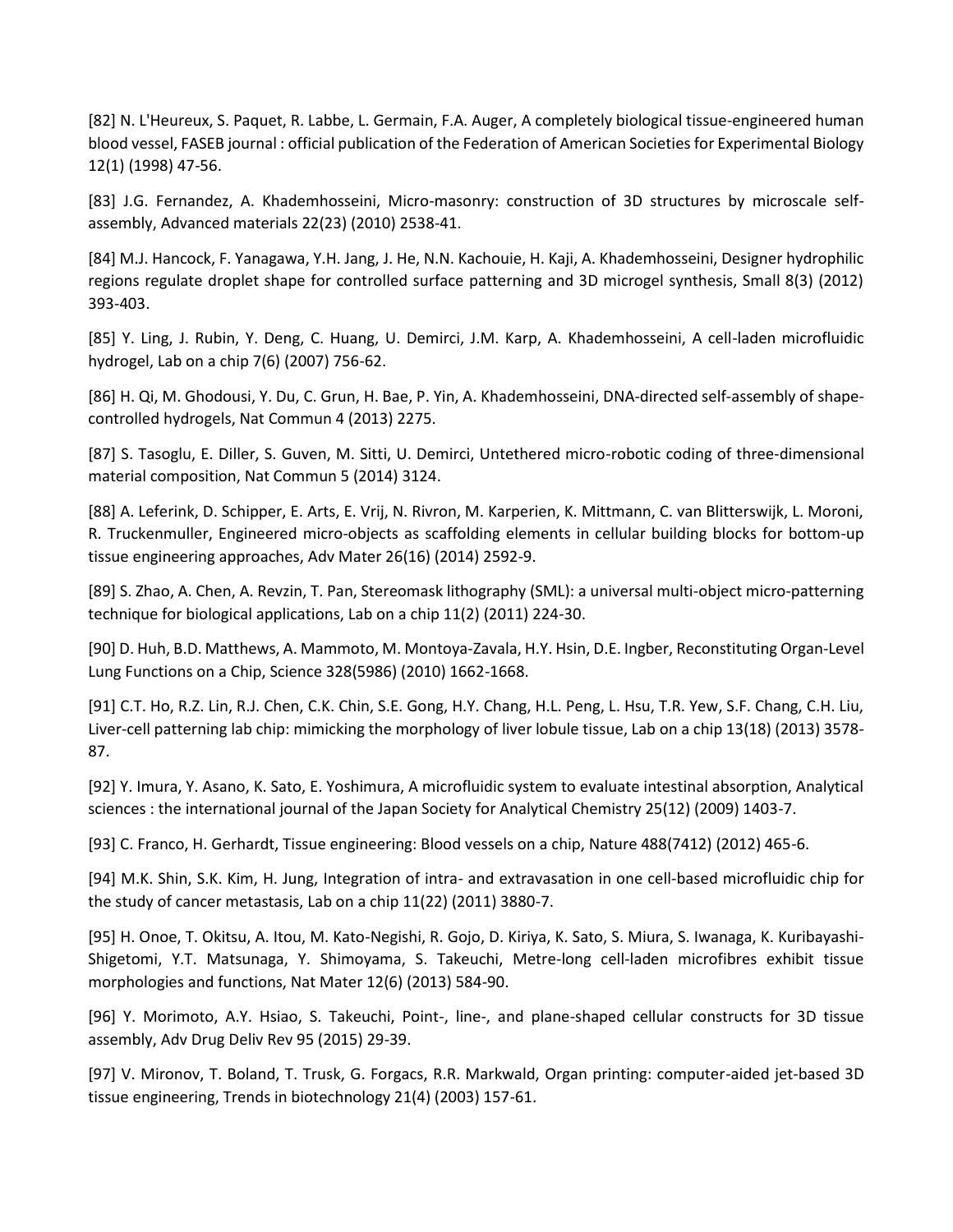[98] W.C. Wilson, Jr., T. Boland, Cell and organ printing 1: protein and cell printers, The anatomical record. Part A, Discoveries in molecular, cellular, and evolutionary biology 272(2) (2003) 491-6.

[99] T. Boland, V. Mironov, A. Gutowska, E.A. Roth, R.R. Markwald, Cell and organ printing 2: fusion of cell aggregates in three-dimensional gels, The anatomical record. Part A, Discoveries in molecular, cellular, and evolutionary biology 272(2) (2003) 497-502.

[100] D.J. Odde, M.J. Renn, Laser-guided direct writing of living cells, Biotechnology and bioengineering 67(3) (2000) 312-8.

[101] P.F. Costa, Biofabricated constructs as tissue models: a short review, J Mater Sci Mater Med 26(4) (2015) 156.

[102] P. Bajaj, R.M. Schweller, A. Khademhosseini, J.L. West, R. Bashir, 3D biofabrication strategies for tissue engineering and regenerative medicine, Annual review of biomedical engineering 16 (2014) 247-76.

[103] A. Zargar, G.F. Payne, W.E. Bentley, A 'bioproduction breadboard': programming, assembling, and actuating cellular networks, Current opinion in biotechnology 36 (2015) 154-60.

[104] B.D. Liba, E. Kim, A.N. Martin, Y. Liu, W.E. Bentley, G.F. Payne, Biofabricated film with enzymatic and redoxcapacitor functionalities to harvest and store electrons, Biofabrication 5(1) (2013) 015008.

[105] Z.F. Bhat, S. Kumar, H.F. Bhat, In Vitro Meat: A Future Animal-Free Harvest, Critical reviews in food science and nutrition (2015) 0.

[106] C. Cvetkovic, R. Raman, V. Chan, B.J. Williams, M. Tolish, P. Bajaj, M.S. Sakar, H.H. Asada, M.T. Saif, R. Bashir, Three-dimensionally printed biological machines powered by skeletal muscle, Proceedings of the National Academy of Sciences of the United States of America 111(28) (2014) 10125-30.

[107] E.A. Corbin, B.R. Dorvel, L.J. Millet, W.P. King, R. Bashir, Micro-patterning of mammalian cells on suspended MEMS resonant sensors for long-term growth measurements, Lab on a chip 14(8) (2014) 1401-4.

[108] J.R. Tumbleston, D. Shirvanyants, N. Ermoshkin, R. Janusziewicz, A.R. Johnson, D. Kelly, K. Chen, R. Pinschmidt, J.P. Rolland, A. Ermoshkin, E.T. Samulski, J.M. DeSimone, Additive manufacturing. Continuous liquid interface production of 3D objects, Science 347(6228) (2015) 1349-52.

[109] A. Blaeser, D.F. Duarte Campos, M. Weber, S. Neuss, B. Theek, H. Fischer, W. Jahnen-Dechent, Biofabrication under fluorocarbon: a novel freeform fabrication technique to generate high aspect ratio tissueengineered constructs, Biores Open Access 2(5) (2013) 374-84.

[110] A. Blaeser, D.F. Duarte Campos, U. Puster, W. Richtering, M.M. Stevens, H. Fischer, Controlling Shear Stress in 3D Bioprinting is a Key Factor to Balance Printing Resolution and Stem Cell Integrity, Adv Healthc Mater 5(3) (2016) 326-33.

[111] C.S. O'Bryan, T. Bhattacharjee, S. Hart, C.P. Kabb, K.D. Schulze, I. Chilakala, B.S. Sumerlin, W.G. Sawyer, T.E. Angelini, Self-assembled micro-organogels for 3D printing silicone structures, Science advances 3(5) (2017).

[112] C.S. O'Bryan, T. Bhattacharjee, S.R. Niemi, S. Balachandar, N. Baldwin, S.T. Ellison, C.R. Taylor, W.G. Sawyer, T.E. Angelini, Three-dimensional printing with sacrificial materials for soft matter manufacturing, MRS Bulletin 42(8) (2017) 571-577.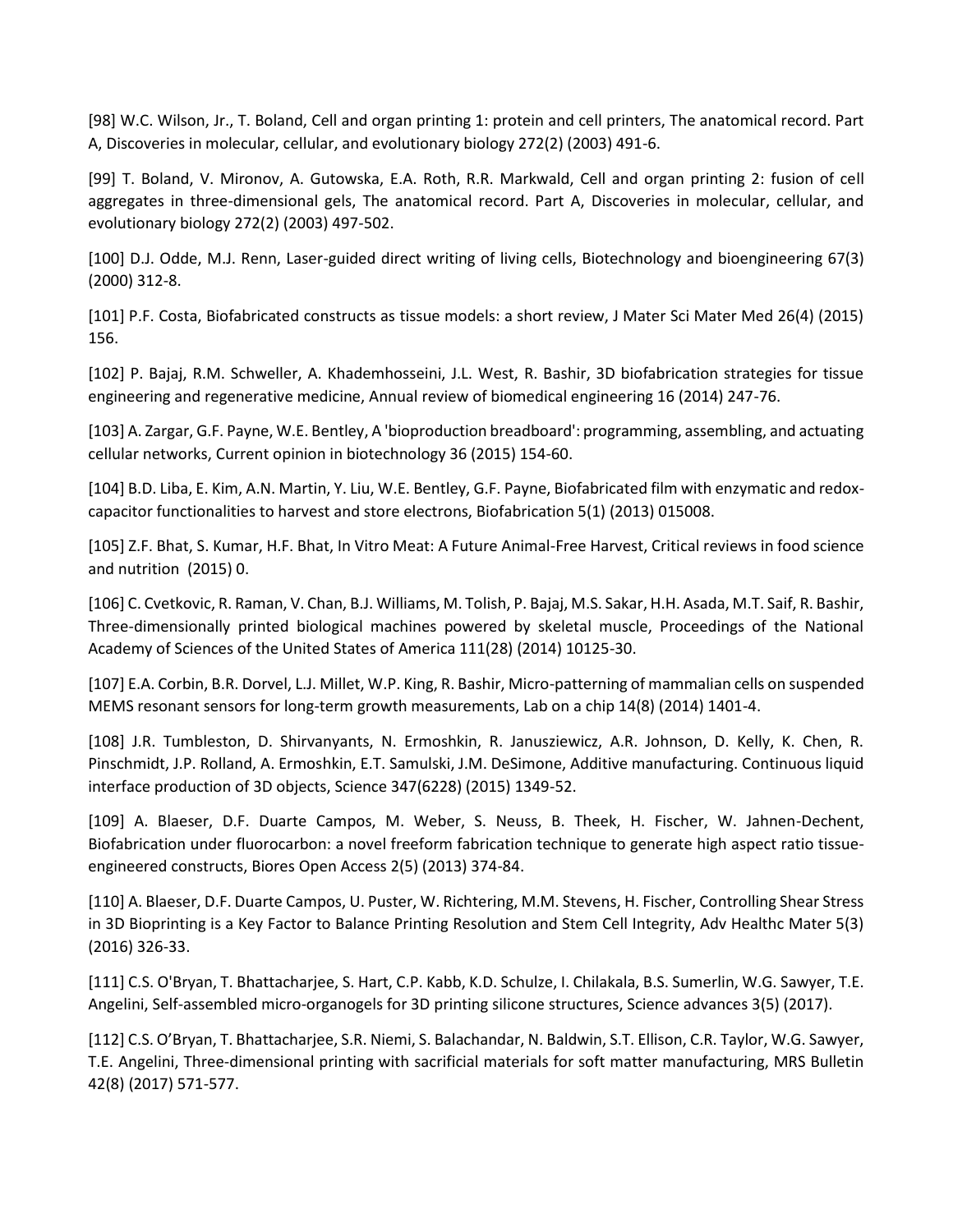[113] L.A. Hockaday, K.H. Kang, N.W. Colangelo, P.Y.C. Cheung, B. Duan, E. Malone, J. Wu, L.N. Girardi, L.J. Bonassar, H. Lipson, C.C. Chu, J.T. Butcher, Rapid 3D printing of anatomically accurate and mechanically heterogeneous aortic valve hydrogel scaffolds, Biofabrication 4(3) (2012).

[114] P.J. Besl, N.D. Mckay, A Method for Registration of 3-D Shapes, Ieee T Pattern Anal 14(2) (1992) 239-256.

[115] D.O. Freytes, R.S. Tullius, J.E. Valentin, A.M. Stewart-Akers, S.F. Badylak, Hydrated versus lyophilized forms of porcine extracellular matrix derived from the urinary bladder, Journal of Biomedical Materials Research Part A 87A(4) (2008) 862-872.

[116] D. Chimene, K.K. Lennox, R.R. Kaunas, A.K. Gaharwar, Advanced Bioinks for 3D Printing: A Materials Science Perspective, Ann Biomed Eng 44(6) (2016) 2090-102.

[117] T. Jungst, W. Smolan, K. Schacht, T. Scheibel, J. Groll, Strategies and Molecular Design Criteria for 3D Printable Hydrogels, Chem Rev 116(3) (2016) 1496-539.

[118] M. Nakamura, S. Iwanaga, C. Henmi, K. Arai, Y. Nishiyama, Biomatrices and biomaterials for future developments of bioprinting and biofabrication, Biofabrication 2(1) (2010) 014110.

[119] A. Sydney Gladman, E.A. Matsumoto, R.G. Nuzzo, L. Mahadevan, J.A. Lewis, Biomimetic 4D printing, Nat Mater (2016).

[120] S. Tibbits, 4d Printing: Multi-Material Shape Change, Archit Design 84(1) (2014) 116-121.

[121] C.G. Simon, Jr., M.J. Yaszemski, A. Ratcliffe, P. Tomlins, R. Luginbuehl, J.A. Tesk, ASTM international workshop on standards and measurements for tissue engineering scaffolds, Journal of biomedical materials research. Part B, Applied biomaterials 103(5) (2015) 949-59.

[122] M.P. Chhaya, P.S. Poh, E.R. Balmayor, M. van Griensven, J.T. Schantz, D.W. Hutmacher, Additive manufacturing in biomedical sciences and the need for definitions and norms, Expert review of medical devices 12(5) (2015) 537-43.

[123] Y.P. Zhang, J. Sun, Y. Ma, Biomanufacturing: history and perspective, J Ind Microbiol Biotechnol 44(4-5) (2017) 773-784.

| <b>Technique</b>                 | <b>RTM</b> ratio<br>(10 <sup>3</sup> )<br>m <sub>2</sub> /min) | minimum<br>feature width<br>$\sqrt{ \mu m} = 10$ <sup></sup><br>$\mu$ m) | <b>Limitations</b>                                                                             | <b>References</b> |
|----------------------------------|----------------------------------------------------------------|--------------------------------------------------------------------------|------------------------------------------------------------------------------------------------|-------------------|
| 3D <sup>™</sup> Printing         | Medium<br>$(^\sim 0.1)$                                        | $~\sim$ 300                                                              | Presence of polymeric grains and of<br>excess solvent.                                         | [6, 7]            |
| <b>Selective Laser Sintering</b> | Medium to<br>high $($ <sup>-1</sup> )                          | < 400                                                                    | 0f<br>polymeric<br>Presence<br>non-thermo-<br>limited to<br>grains;<br>labile materials.       | $[8 - 10]$        |
| Laser Ablation                   | Medium to<br>high $($ <sup>-1</sup> )                          | < 400                                                                    | Thermo-labile materials (cells and<br>proteins) can be damaged during<br>scaffold fabrication. | [12, 15]          |

## **Table 1.** Summary of main features and limitations of biofabrication techniques.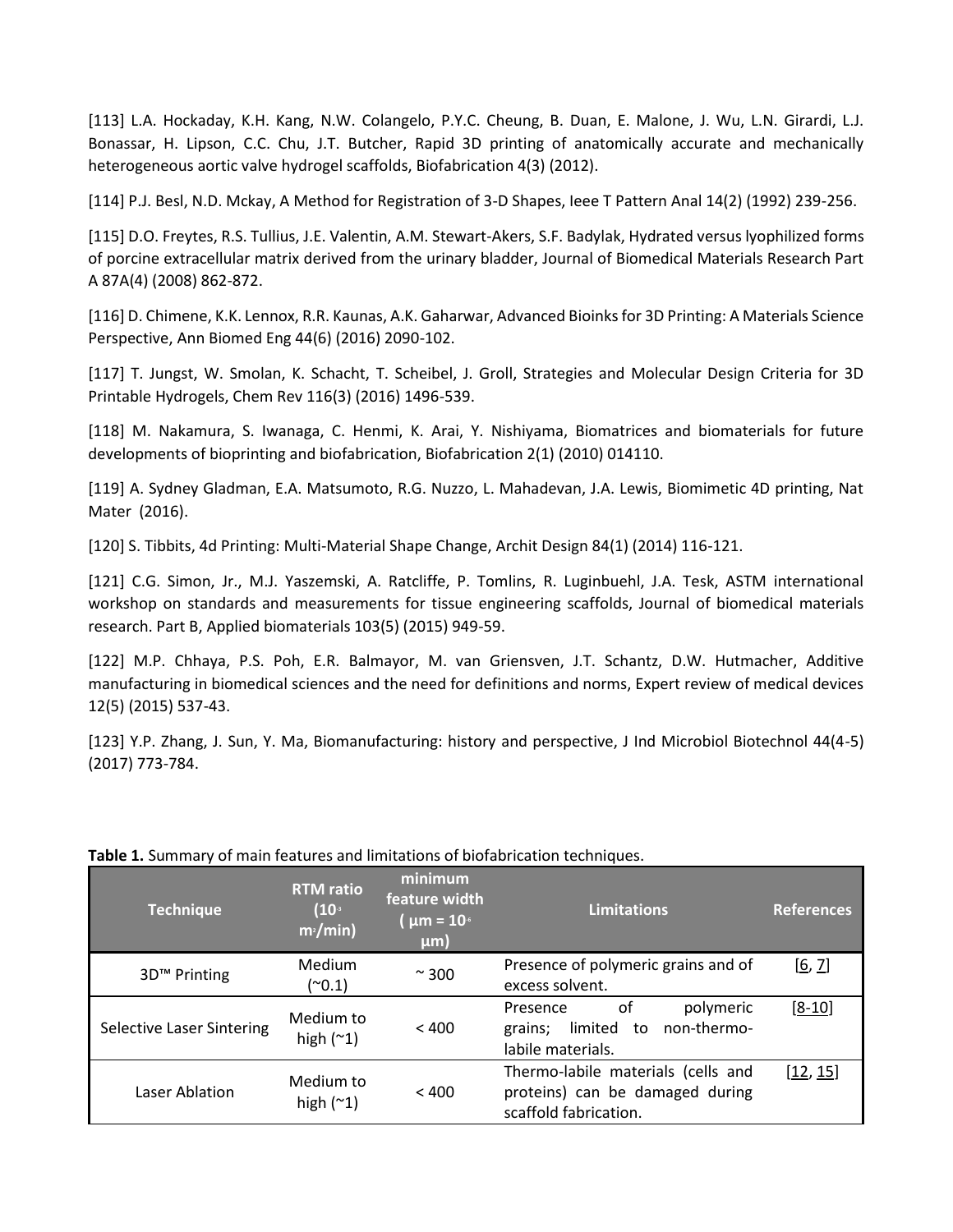| Stereolithography                                             | Medium<br>(°0.5)              | $~^{\sim}$ 30-70 | Use of photo sensitive polymers and<br>initiators, which may be toxic.                                                                                          | [18, 20]               |
|---------------------------------------------------------------|-------------------------------|------------------|-----------------------------------------------------------------------------------------------------------------------------------------------------------------|------------------------|
| Two-Photon<br>Polymerization                                  | Medium<br>$($ ~0.05)          | $\leq 1$         | Use of photo sensitive polymers and<br>initiators, which may be toxic.                                                                                          | [21, 22]               |
| <b>Digital Light Processing</b>                               | Medium to<br>high $(2)$       | $~70 - 100$      | Use of photo sensitive polymers and<br>initiators, which may be toxic.                                                                                          | [19, 20]               |
| <b>Fused Deposition</b><br>Modeling                           | Medium to<br>high $(2)$       | $~^{\sim}$ 200   | Limited use with thermo-labile<br>Evident<br>materials.<br>layered<br>structure.                                                                                | $[23 - 25]$            |
| PAM & wet spun<br>technologies <sup>2</sup>                   | Medium<br>$(^{o}0.5)$         | $~^{\sim}$ 5-210 | Limited range of gels material<br>available and low vertical dimension<br>; processing time increasing with<br>increasing the number of material<br>heads used. | [35, 36]               |
| <b>Indirect Rapid</b><br>PrototypingAdditive<br>Manufacturing | Low<br>$($ ~0.03)             | $~^{\sim}$ 200   | Limited mould materials.                                                                                                                                        | $[40-42, 41]$          |
| Bioplotting                                                   | <b>Medium</b><br>$(^{o}0.5)$  | $\sim$ 100       | Need a self-sustaining gel (bioink)<br>showing high degree of shear<br>thinning.                                                                                | $[46 - 48]$            |
| Ink-jet Bioprinting                                           | Medium<br>$($ ~0.1)           | $~\sim$ 100      | Limited range of gels (bioinks)<br>available; inks must be of low<br>viscosity.                                                                                 | [52, 99]               |
| Valve-jet Bioprinting                                         | Medium<br>$(^{o}0.3)$         | $~^{\sim}$ 200   | Delivery rate not sufficient for<br>building<br>clinically<br>relevant<br>constructs                                                                            | [55, 56]               |
| Electrospinning                                               | Medium<br>$($ ~0.1)           | $\leq 1$         | Difficult to realise thick scaffolds.                                                                                                                           | $[60, 62]$ [57,<br>58] |
| Laser Assisted<br>Bioassembly                                 | Low<br>(~0.04)                | $\sim$ 30        | Difficult to realise thick scaffold;<br>limited range of gels available.                                                                                        | [77, 78]               |
| Spheroid based Bottom-<br>up approaches                       | Low to<br>Very Low<br>(0.001) | $~\sim$ 300      | Long-time of fabrication due to<br>microunits<br>production<br>and<br>construct maturation.                                                                     | [70, 73]               |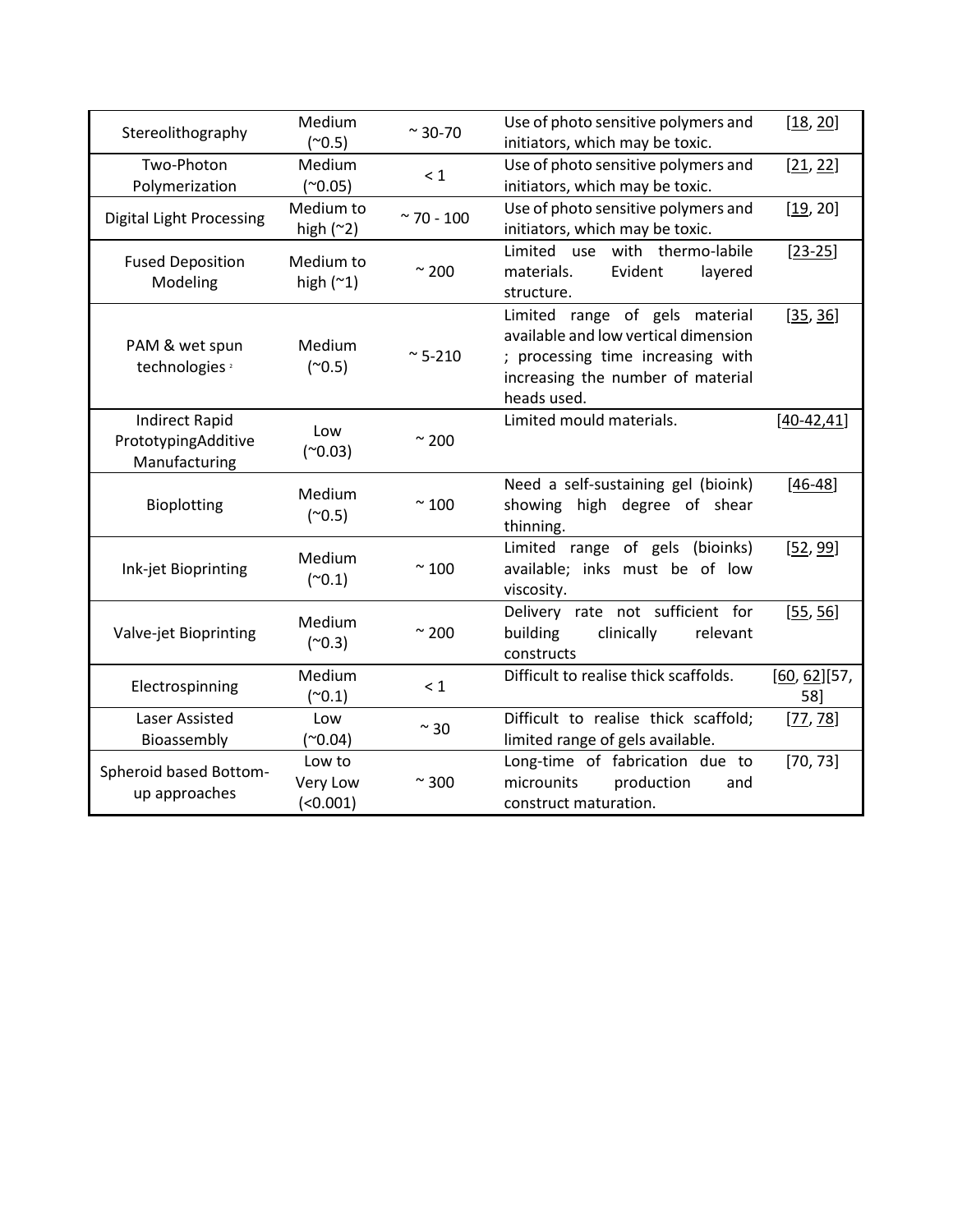### **Box 1: Factors Influencing the RTM Ratio**

The RTM ratio and the 'd-P' parameter space can quantitatively and visually classify the various biofabrication technologies, respectively, and they can also indicate possible research directions to improve the efficiency of a specific technology. The RTM ratio is given by the printing rate and the minimum feature size achievable with a specific technology. This minimum feature size is determined by the physics beyond the fabrication process, strictly depending on the involved physical principles (e.g., photopolymerization, heat diffusion, and so on) and on the materials (polymers, ceramics, metals) and their physical state (solid, powder, liquid, gel, slurry). The spatial resolution can be improved by working on the development of new materials and processes rather than on technological optimization. The printing rate can depend on the complexity of the printed shape, both in terms of geometry and multi-material composition (Table I). Biofabrication technologies based on a 'vector scanning' strategy for tracing the trajectories that lead to construct fabrication result in longer printing time in case of complex geometries, compared to those based on 'raster scanning' or 'projection' strategies. Multimaterial composition can also increase the fabrication time if different materials cannot be processed at the same time.

| <b>Technique</b>                  | <b>Geometrical complexity</b> | <b>Multimaterial Fabrication</b> |  |
|-----------------------------------|-------------------------------|----------------------------------|--|
| Vector                            |                               |                                  |  |
| Selective laser Sintering         |                               | Not allowed                      |  |
| <b>Laser Ablation</b>             |                               | Not allowed                      |  |
| vStereolithography                |                               | Not allowed                      |  |
| 2-Photon Polymerization           |                               | Not allowed                      |  |
| <b>Fused Deposition Modelling</b> |                               |                                  |  |
| PAM <sup>2</sup>                  |                               |                                  |  |
| <b>Bioplotting</b>                |                               |                                  |  |
| LAB                               |                               |                                  |  |
| Raster                            |                               |                                  |  |
| 3D printing                       |                               | Not allowed                      |  |
| <b>Inkjet Bioprinting</b>         | $=$                           |                                  |  |
| Valve jet Bioprinting             |                               |                                  |  |
| Projection                        |                               |                                  |  |
| Digital Light processing          |                               | Not allowed                      |  |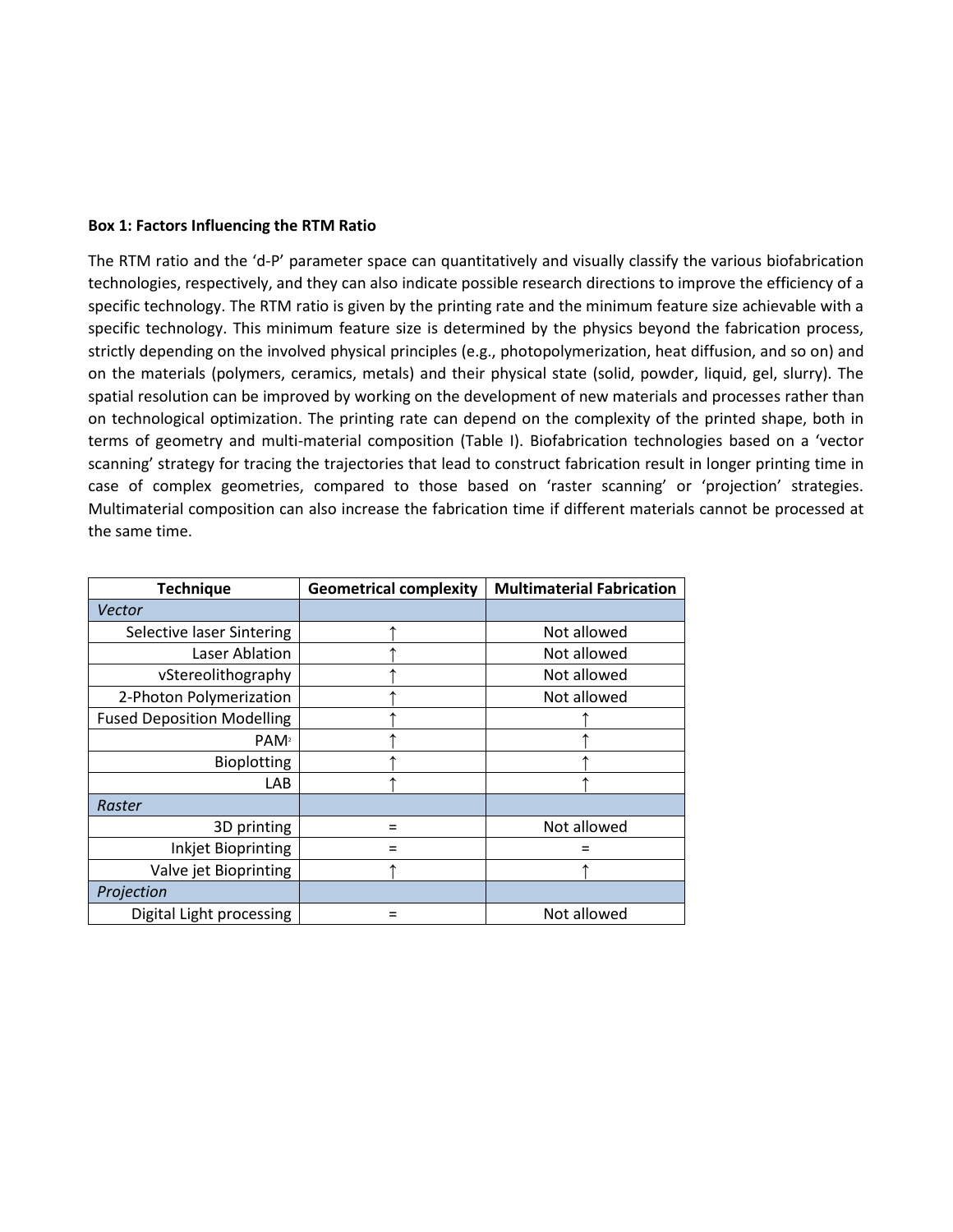

*Figure 1: Key Figure: Distribution of Various Biofabrication Technologies According to Their Minimum Feature Width and Printing Rate (A) The contour lines represent the resolution/time for manufacturing (RTM) ratio, a figure that ranks the biofabrication technologies according to their efficiency, taking into account resolution (x axis) and fabrication throughput (y axis). A larger ratio represents a more efficient process. (B) An illustration defining the colors used in panel (A).*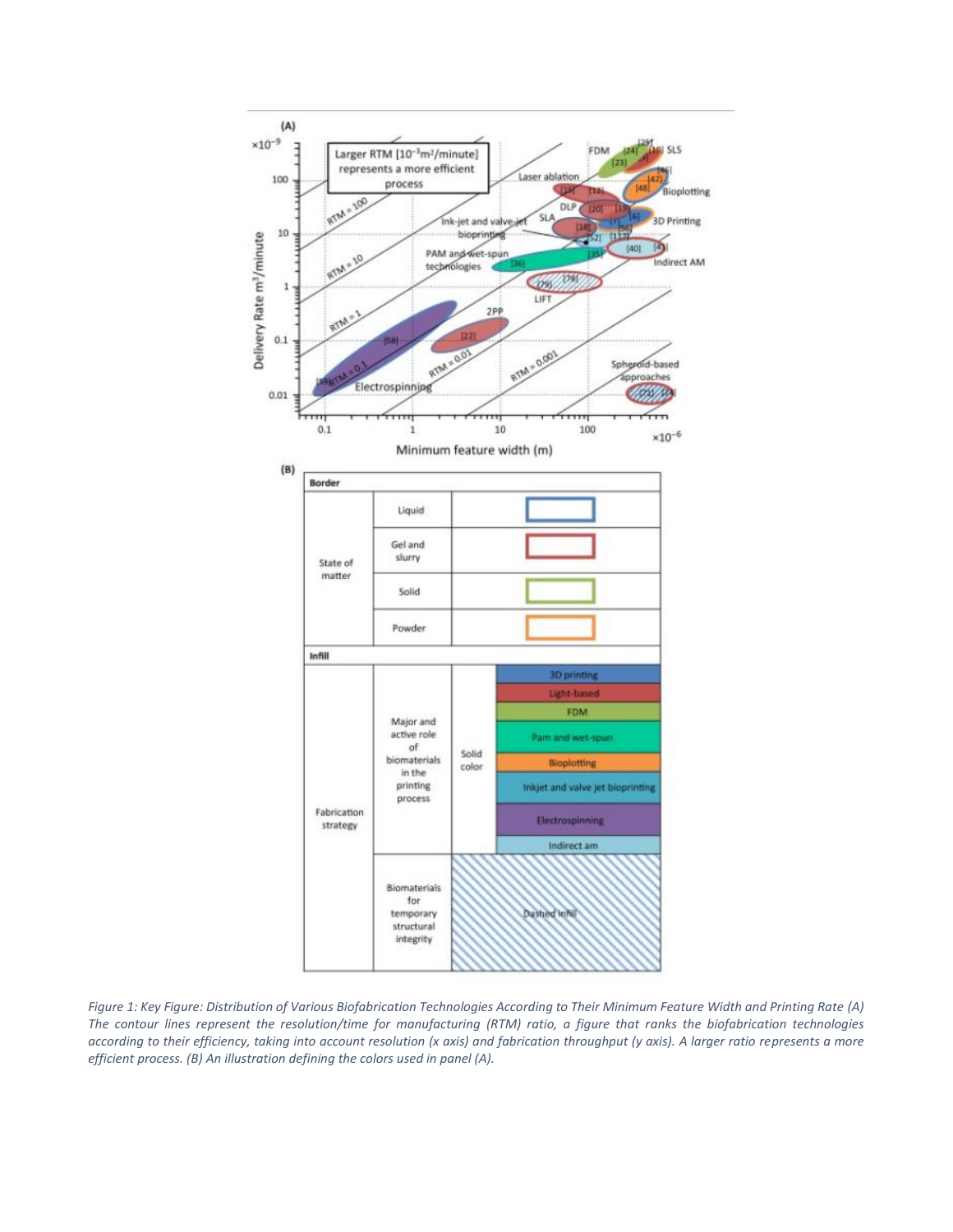

*Figure 2: Commonly Used Technologies in Biofabrication with a Major and Active Role of Biomaterials in the Printing Process. (i) Lightbased technologies (selective laser sintering, stereolithography, two-photon polymerization), (ii) 3D printing, (iii) fused deposition modeling, (iv) ink-jet printing, (v) 3D plotting, and (vi) solution and melt electrospinning. Adapted, with permission, from 118, 119, 120.*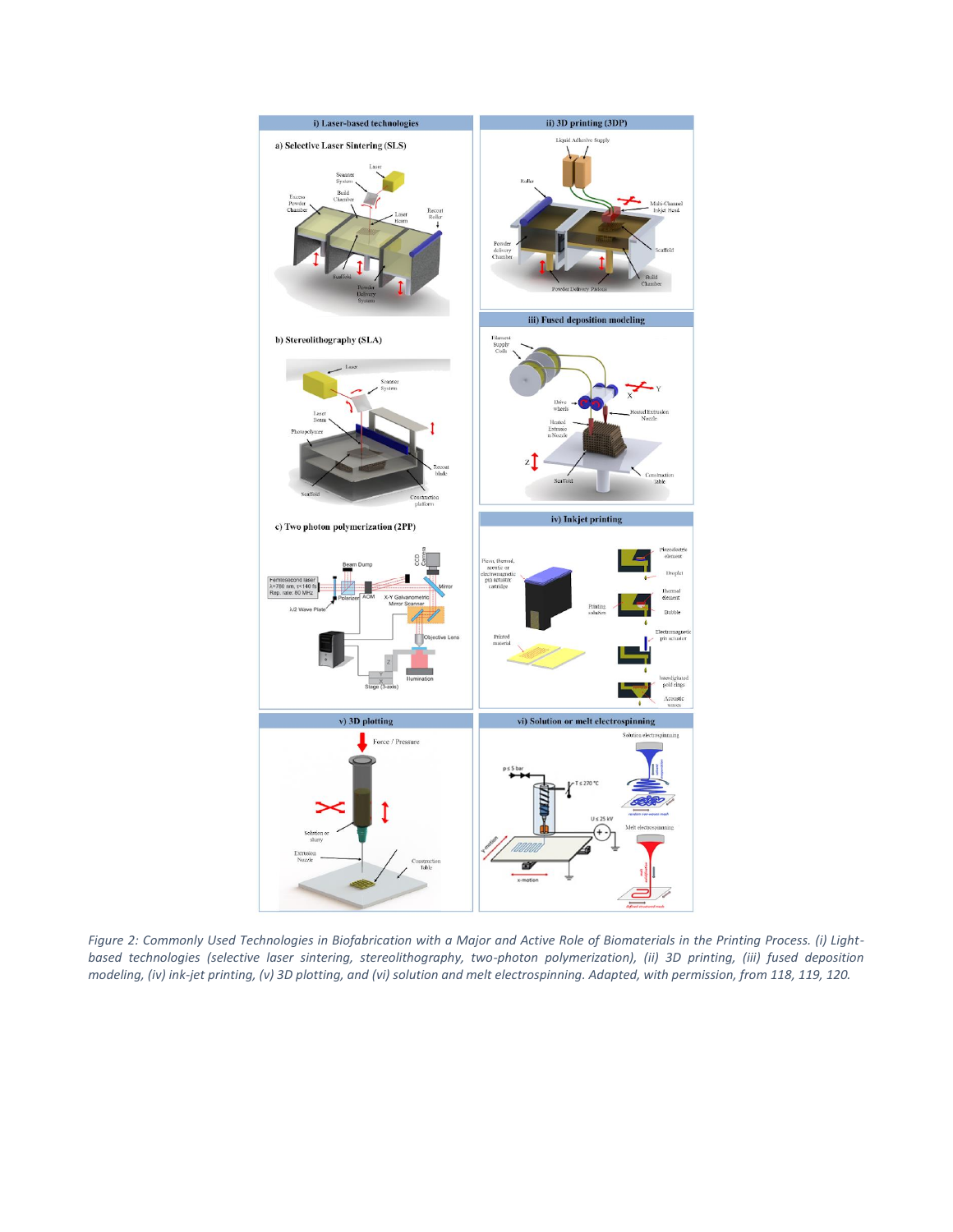

*Figure 3: Example of Biofabrication Strategies that use Biomaterials To Provide Only Structural Integrity. (A) An extrusion bioprinter is used to deposit cell aggregates as spheroids and/or cylinders. (B) Deposition strategy for fabricating a straight or (C) branched hollow shape. (D) Representation of cells culture on thermoresponsive culture plates, and (E) cell-sheet stacking as steps for (F) obtaining a complex structure in a cell-sheet biofabrication method. Adapted, with permission, from [121] and [81].*



*Figure 4: Biofabrication Strategy Based on Skewering of Tissue Spheroids. (A) Custom-made device for automatic skewering. (B) Stacking strategy for obtaining a hollow shape. (C) Vascular graft generated from mesenchymal stem cells using the skewering approach. Adapted, with permission, from [74].*